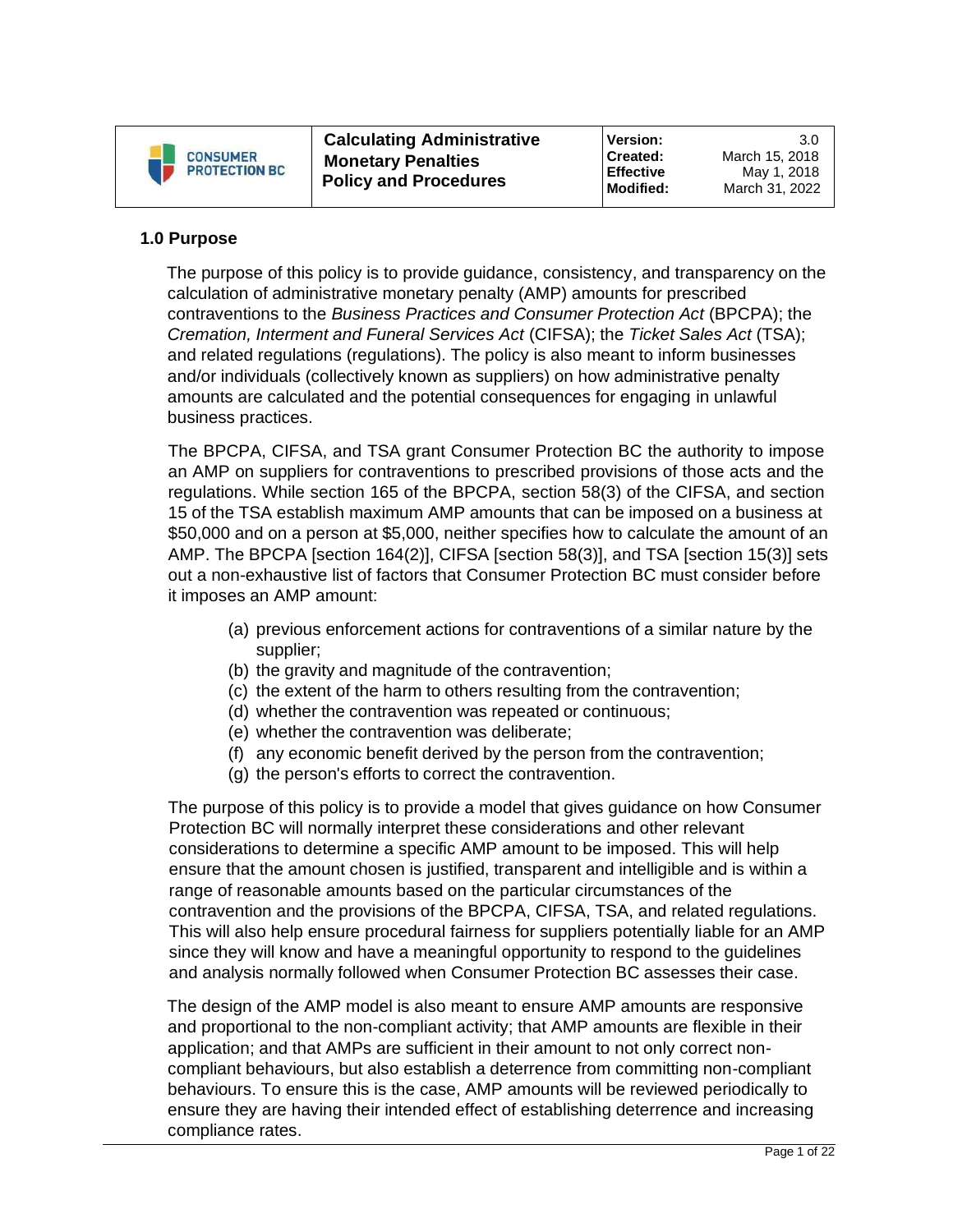# **2.0 Policy statement and rationale**

Consumer Protection BC is a risk-based regulator that uses several progressive discipline methods as part of the responses it takes to address, and correct violations detected in the marketplace.

One of these progressive enforcement measures is the imposition of AMPs. AMP is meant to correct non-compliance by a supplier and to discourage the supplier from entering into or continuing with unlawful businesses practices and consumer transactions. This is commonly referred to as specific deterrence. More broadly, AMPs are meant to serve as general deterrence aimed at the entire marketplace, making it cost prohibitive for a supplier from engaging in non-compliant behaviours.

The BPCPA, CIFSA, and TSA, have always provided the Director with the authority to impose AMPs.

# **3.0 The law**

- **3.1** An AMP may be imposed where a supplier contravenes a prescribed provision of the BPCPA, CIFSA, TSA or related regulations. An AMP may also be imposed where a supplier contravenes conditions of a licence, a compliance order, a direct sales prohibition order, a property freeing order, or an undertaking; but the subject of this policy is an AMP for contraventions of a prescribed provision. Consumer Protection BC inspectors have been delegated the powers of the director under Part 10, Division 4 of the BPCPA and section 58(1) of the CIFA to impose administrative penalties under section 164 of the BPCPA, section 58 of the CIFSA, and Section 15 of the TSA.
- **3.2** The Business Practices and Consumer Protection Regulation (BPCP Regulation) sets out those provisions of the BPCPA and related regulations that are prescribed and for which administrative penalties may be imposed. The Administrative Penalties Regulation (AP Regulation) sets out the provisions of the CIFSA and CIFSA Regulation that are prescribed and for which AMPs may be imposed. The Ticket Sales Regulations (TS Regulation) sets out the provisions of the TSA and TS Regulations that are prescribed and for which an AMP may be imposed.
- **3.3** An individual on whom an AMP is imposed is liable to a penalty of not more than \$5,000. A corporation on which an administrative penalty is imposed is liable to a penalty of not more than \$50,000. Consumer Protection BC abides by these AMP amount maximums established in the BPCPA, CIFSA, and TSA.
- **3.4** Consistent with Section 170 Limitation Period of the BPCPA; section 58(3)of the CIFSA; section 15(3) of the TSA, Consumer Protection BC will not impose an administrative penalty of more than two years after the date on which a contravention occurred.
- **3.5** Consumer Protection BC will give the supplier subject to an administrative penalty a notice imposing the administrative penalty that meets the requirements of section 166(1) of the BPCPA and specifies all the following:
	- (a) the contravention;
	- (b) the amount of the penalty;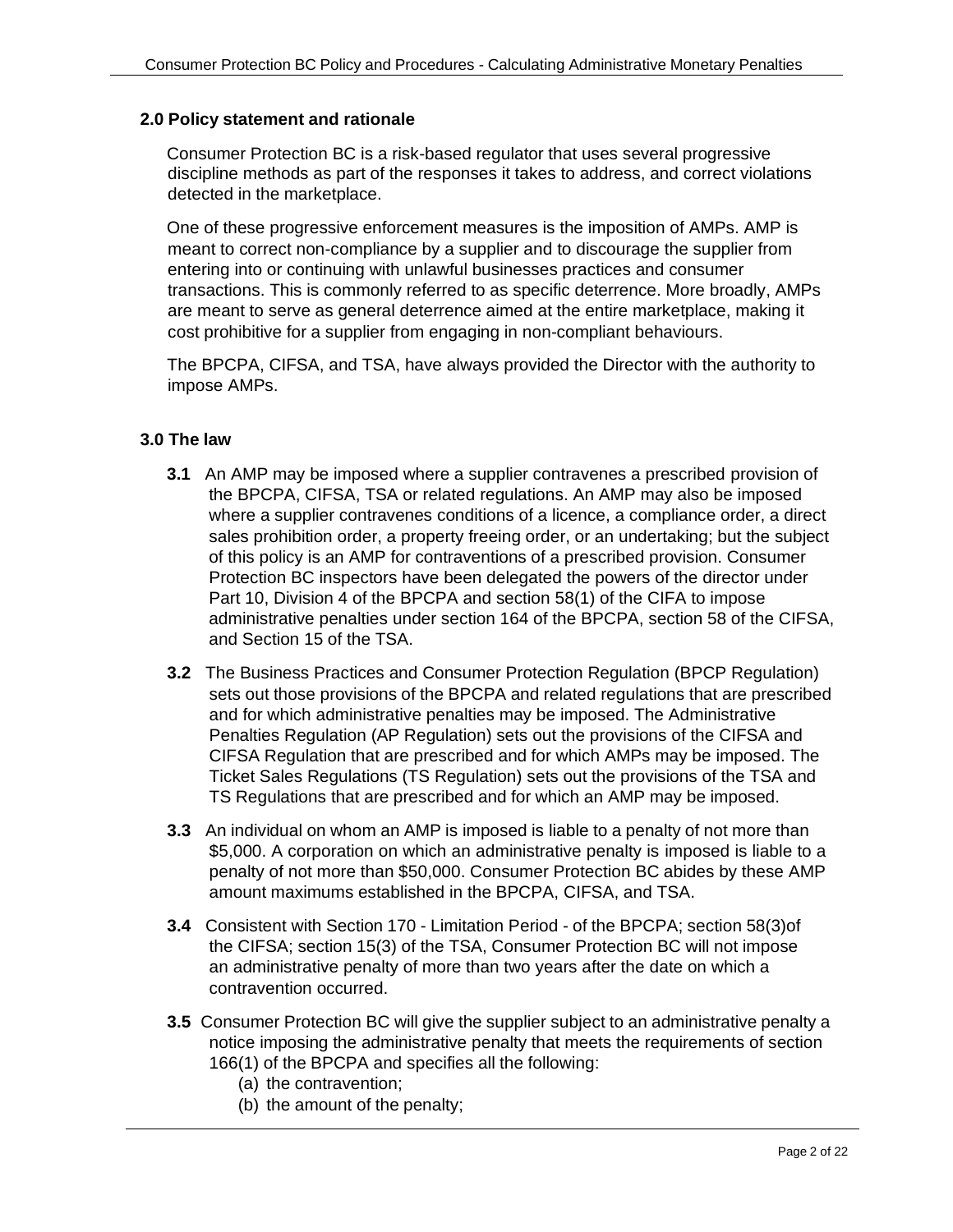- (c) the date by which the penalty must be paid;
- (d) the person's right to have this decision reconsidered;
- (e) an address to which a request for reconsideration may be given.
- **3.6** A supplier may request that Consumer Protection BC reconsider a notice imposing an administrative penalty in accordance with Part 12, Division 1 of the BPCPA; section 60 of the CIFSA; or section 17 of the TSA. Please read the Consumer Protection BC reconsideration policy online for more detail.
- **3.7** In accordance with section 182(2) of the BPCPA, section 60(2) of the CIFSA, and section 17(3) of the TSA, Consumer Protection BC may vary or cancel a notice imposing an AMP only if the Director is satisfied that new evidence has become available or been discovered that (a) is substantial and material to the determination, and (b) did not exist at the time of the review or did exist at that time but was not discovered and could not go through the exercise of reasonable diligence have been discovered.
- **3.8** In accordance with section 167 of the BPCPA, section 58(3) of the CIFSA, and section 15(3) of the TSA, a supplier subject to an administrative penalty must pay the penalty within 30 days after the date on which the notice of penalty is served, or if the supplier requests reconsideration, within 30 days after the date the reconsideration decision is served.
- **3.9** Under section 168 of the BPCPA, section 58(3) of the CIFSA, and section 15(3) of the TSA, if a supplier fails to pay an AMP as required under the BPCPA, the CIFSA or the TSA, Consumer Protection BC may file a certified copy of the notice imposing the administrative penalty with the Supreme Court or Provincial Court. Upon being filed, the notice has the same force and effect, and all proceedings may be taken on the notice, as if it were a judgment of that court. The regulations require that Consumer Protection BC adds an additional 10% to the amount of the penalty prior to filing with a court.
- **3.10** Consumer Protection BC may publish information respecting the notice of administrative penalty consistent with Section 186 of the BPCPA, Section 60(5) of the CIFSA, and Section 25 of the TSA. This action will be taken consistent with Consumer Protection BC's policy on publishing statutory determinations, which is available online.
- **3.11** In accordance with section 169 of the BPCPA, section 58(3) of the CIFSA, and section 15(3) of the TSA, Consumer Protection BC must pay all amounts derived from administrative penalties to the Consumer Advancement Fund.

#### **4.0 Procedures**

The procedures that follow are normally to be applied by the director or their delegates in calculating the amount of an AMP to impose.

# **4.1 Determining the category type of the contravention**

All prescribed contraventions that may attract an AMP are normally categorized into three categories: (1) Type A (low); (2) Type B (medium); (3) Type C (high). The categorizing of contraventions is made by Consumer Protection BC based on purposes of delivering consumer protection services in the public interest and in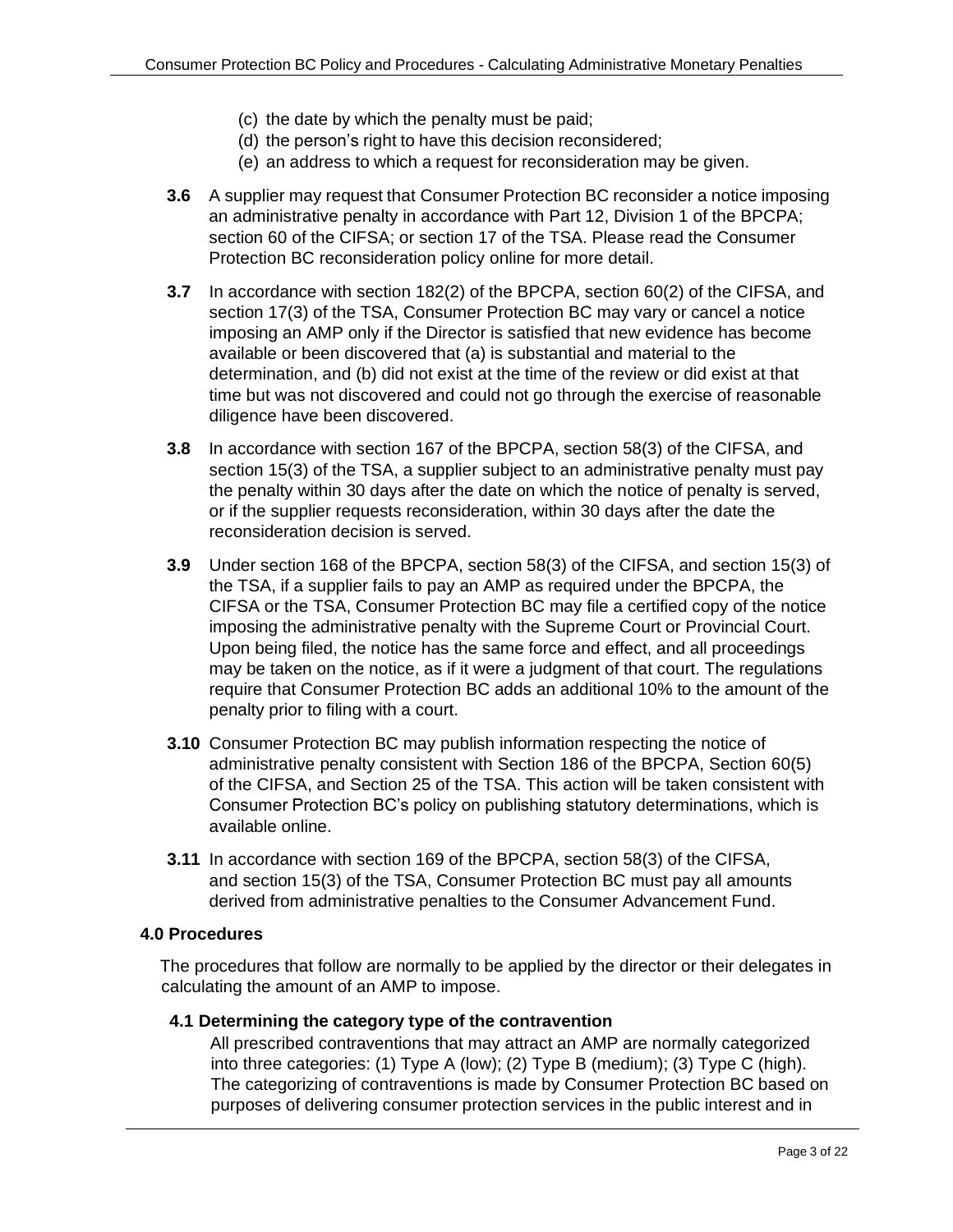consideration of two factors: (i) the inherent severity of harm specific to the contravention (ii) the probability that a person will suffer or experience harm from the commission of the contravention. Appendices A – Consumer Protection BC Risk Matrix lists all prescribed contraventions with their respective category type.

A decision maker at Consumer Protection BC who is tasked with calculating an AMP should normally refer to Appendices A – Consumer Protection BC Risk Matrix to determine the category of the contravention.

# **4.2 Adjustment factors**

Using a series of adjustment factors, each with its own rating scale, a decision maker exercises discretion in assigning a numeric value within the scale for each adjustment factor. In total, there are eight adjustment factors to be considered by the decision maker. The adjustment factors include the criteria established under the BPCPA; the CIFSA; and the TSA that must be considered before the imposition of an AMP (see section 164(2) of the BPCPA; section 58(3) of CIFSA; and 15(3) of the TSA for this criteria), along with other factors that Consumer Protection BC believes relevant to consideration on imposing an AMP.

Each adjustment factor has a scale of gravity values to be applied to the contravention. The value for each adjustment factor can be increased based on aggravating circumstances or reduced based on mitigating events. The adjustment factors are designed to recognize certain mitigating behaviors, such as efforts taken to mitigate or reverse the effects of the contravention or steps taken to prevent the recurrence of the contravention, that may reduce the overall gravity level of the adjustment factor. At the same time, aggravating behaviours, such as repeating contraventions of similar nature or deriving economic benefit from the commission of the contravention, may increase the overall gravity level of the adjustment factor.

Using the scale for each adjustment factor, the decision maker will normally assign a value to each adjustment factor. The sum of the eight adjustment factor values will be the overall gravity level of the contravention.

| <b>Adjustment Factors</b>                                                            | <b>Effect on</b><br><b>Gravity</b> |
|--------------------------------------------------------------------------------------|------------------------------------|
| Previous enforcement actions for contraventions of a similar nature by<br>the person | 0 to $+7$                          |
| The gravity and magnitude of the contravention                                       | 0 to $+2$                          |
| Extent of harm to others resulting from the contravention                            | 0 to $+3$                          |
| Whether the contravention was repeated or continuous                                 | 0 to $+2$                          |
| Whether the contravention was deliberate                                             | 0 to $+3$                          |

The following table lists these eight "adjustment factors" with their scales: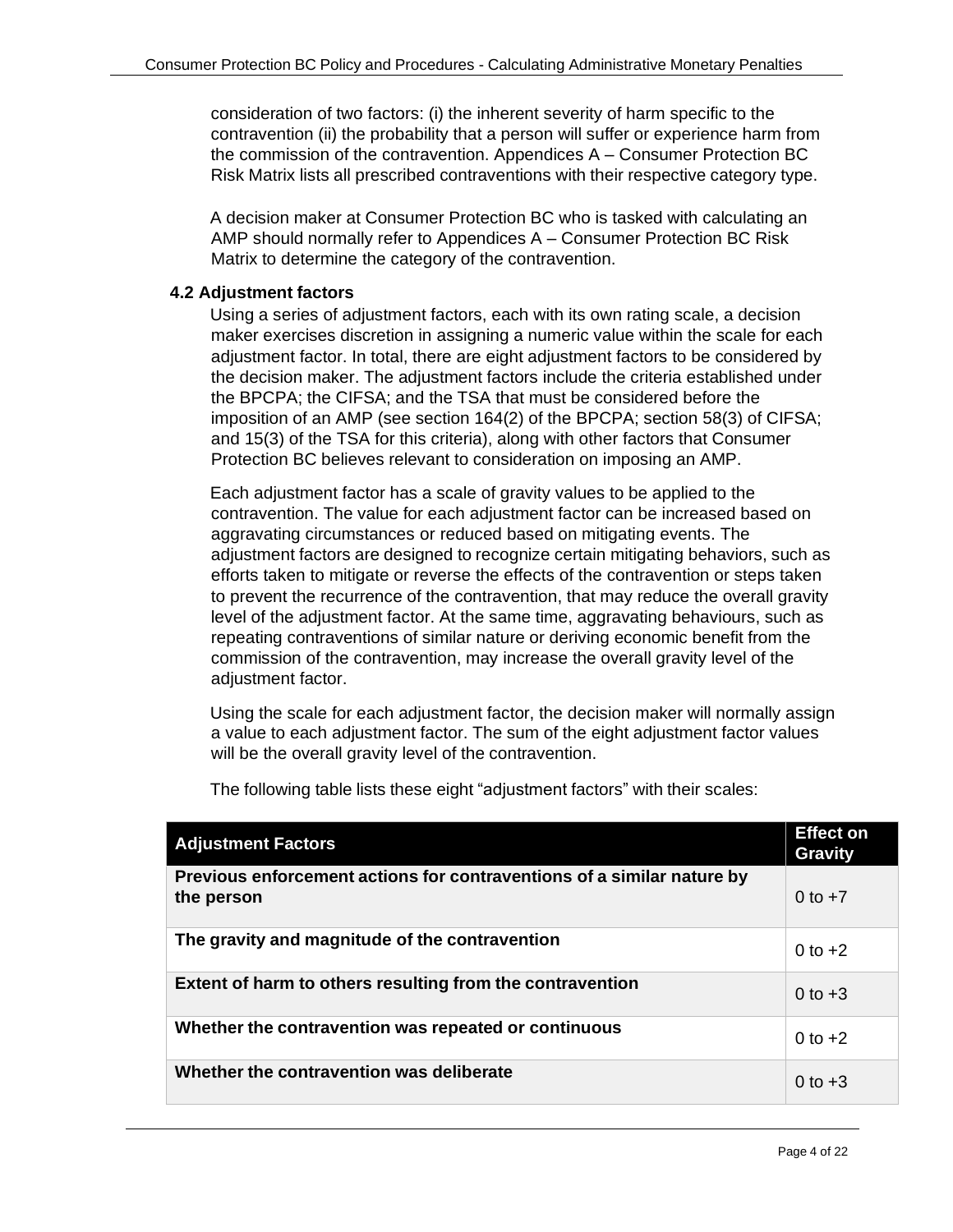| Any economic benefit derived by the person from the contravention                                | $0$ to $+4$  |
|--------------------------------------------------------------------------------------------------|--------------|
| Whether the person made reasonable efforts to mitigate or reverse the<br>contravention's effects | $-2$ to $+2$ |
| The person's efforts to correct the contravention to prevent recurrence                          | $-2$ to $+2$ |

# **4.3 The penalty amount based on category type and gravity level of the contravention: the AMP Penalty Matrix**

Together with its categorization, the overall gravity level of the contravention normally establishes the AMP amount for the contravention. The following table referred to as the "AMP Penalty Matrix" sets out the AMP amounts for each contravention category (Type A, Type B, Type C) based on the overall gravity level of the contravention. Note: the baseline AMP amounts start with an overall gravity level of zero. If the overall gravity level for the contravention is zero, the AMP amount would correspond to that gravity level for the contravention category.

| <b>Gravity</b> |                          | <b>Type A Contravention</b> |            | <b>Type B Contravention</b><br><b>Type C Contravention</b> |                          |                 |
|----------------|--------------------------|-----------------------------|------------|------------------------------------------------------------|--------------------------|-----------------|
| Level          | <i><b>Individual</b></i> | <b>Business</b>             | Individual | <b>Business</b>                                            | <i><b>Individual</b></i> | <b>Business</b> |
| -3 or less     | \$350                    | \$700                       | \$1,000    | \$2,000                                                    | \$2,500                  | \$3,500         |
| $-2$           | \$400                    | \$800                       | \$1,100    | \$2,500                                                    | \$2,750                  | \$4,000         |
| -1             | \$450                    | \$900                       | \$1,200    | \$3,000                                                    | \$3,000                  | \$4,500         |
| $0$ (base)     | \$500                    | \$1,000                     | \$1,400    | \$3,500                                                    | \$3,250                  | \$5,000         |
|                | \$550                    | \$1,100                     | \$1,400    | \$4,000                                                    | \$3,500                  | \$5,500         |
| $\overline{2}$ | \$600                    | \$1,200                     | \$1,500    | \$4,500                                                    | \$3,750                  | \$6,000         |
| 3              | \$650                    | \$1,300                     | \$1,600    | \$5,000                                                    | \$4,000                  | \$6,500         |
| 4              | \$700                    | \$1,400                     | \$1,700    | \$5,500                                                    | \$4,250                  | \$7,500         |
| 5              | \$800                    | \$1,500                     | \$1,800    | \$6,000                                                    | \$4,500                  | \$8,000         |
| 6              | \$900                    | \$1,600                     | \$1,900    | \$6,500                                                    | \$4,750                  | \$9,000         |
| 7              | \$1,000                  | \$1,700                     | \$2,000    | \$7,000                                                    | \$5,000                  | \$10,000        |
| 8              | \$1,100                  | \$1,800                     | \$2,100    | \$7,500                                                    | \$5,000                  | \$11,000        |
| 9              | \$1,250                  | \$1,900                     | \$2,300    | \$9,000                                                    | \$5,000                  | \$12,500        |
| $10 +$         | \$1,500                  | \$2,000                     | \$2,500    | \$10,000                                                   | \$5,000                  | \$15,000        |

The following example illustrates how a decision maker would use the AMP Risk Matrix to help calculate an AMP amount:

Suppose that following an inspection and opportunity to be heard a decision maker at Consumer Protection BC determines a corporation has contravened a prescribed provision of the BPCPA. That decision maker would apply the provisions of the BPCPA which includes considering all the factors set out in section 164(2) of the BPCPA. The decision maker would normally follow this policy. The decision maker would decide there is a Type C contravention and would apply the eight adjustment factors to the circumstances of the contravention. In this example, the decision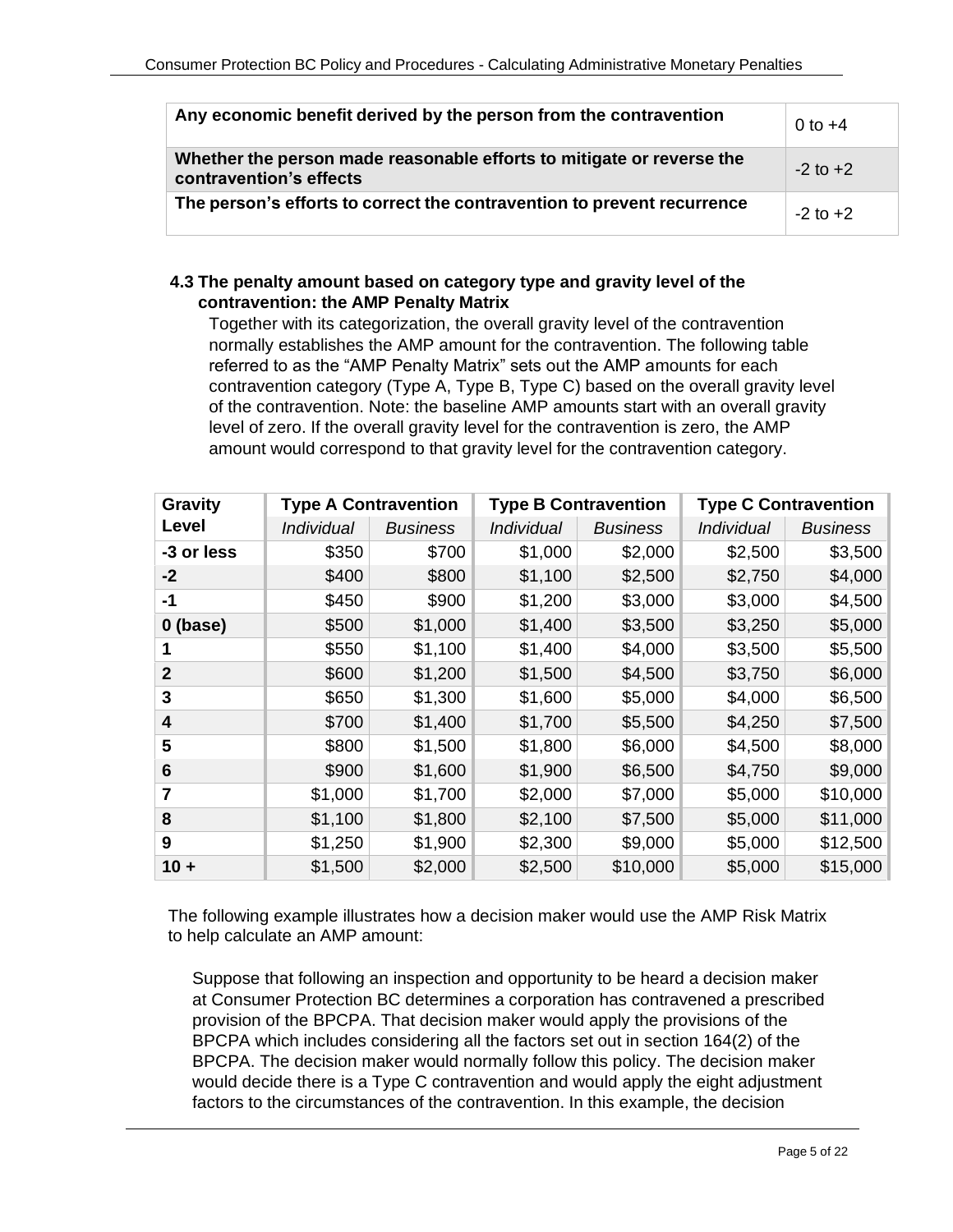maker is satisfied that the business made efforts to reverse the effects of the contravention (for example, provided a full refund to the consumer) and treats this as a mitigating factor, assigning a gravity level of -1 (this specific adjustment factor has a gravity level of -2 to +2). The decision maker finds the business committed a contravention of a similar nature in the past year and treats this as an aggravating factor, assigning a gravity level of +5 (this specific adjustment factor has a gravity level of 0 to +7). For all other adjustment factors, the decision maker assigns a neutral value of 0. The total sum of the gravity level for this contravention is +4. Referring to the AMP Risk Matrix, a Type C contravention with a +4 gravity level, results in an AMP of \$7,500. This is outlined in the following table. Guided by this, the decision maker would normally determine an AMP of \$7,500 is to be imposed.

| <b>Contravention</b>              |              |
|-----------------------------------|--------------|
|                                   | Type C       |
| <b>Base penalty</b>               |              |
|                                   | \$5,000      |
| <b>Adjustment factors applied</b> | Item $7: -1$ |
|                                   | Item $1: +5$ |
|                                   | Total $+4$   |
| <b>Total penalty calculation</b>  |              |
|                                   | \$7,500      |

# **4.4 AMP amounts outside the AMP Penalty Matrix**

In some circumstances, where following the legislation including section 164(2) of the BPCPA warrants an AMP amount that is different than amounts listed in the AMP Penalty Matrix, Consumer Protection BC may impose an AMP amount within the statutory maximums. Normally, this circumstance must only occur after the decision maker has referred to the AMP Penalty Matrix, using all the adjustment factors.

# **4.5 Continuing contraventions**

Section 9 of the BPCP Regulation; section 4 of the AP Regulation; and section 6 of the TSA, authorize the Director to impose administrative penalties daily for continuing contraventions.

#### **5.0 Authority**

#### **5.1** *Business Practices and Consumer Protection Act*

Sections 164-170 of the BPCPA sets out the requirements for the imposition, notification, appeal and payment of administrative penalties.

Section 175 of the BPCPA provides the Director with the power to delegate powers of enforcement to a person or class of persons.

Section 176 of the BPCPA provides the Director with the power to designate persons or classes of persons as inspectors.

Sections 180-182 of the BPCPA identify requirements for reconsiderations by the Director.

Section 186 of the BPCPA authorizes the Director to publish information respecting administrative penalties.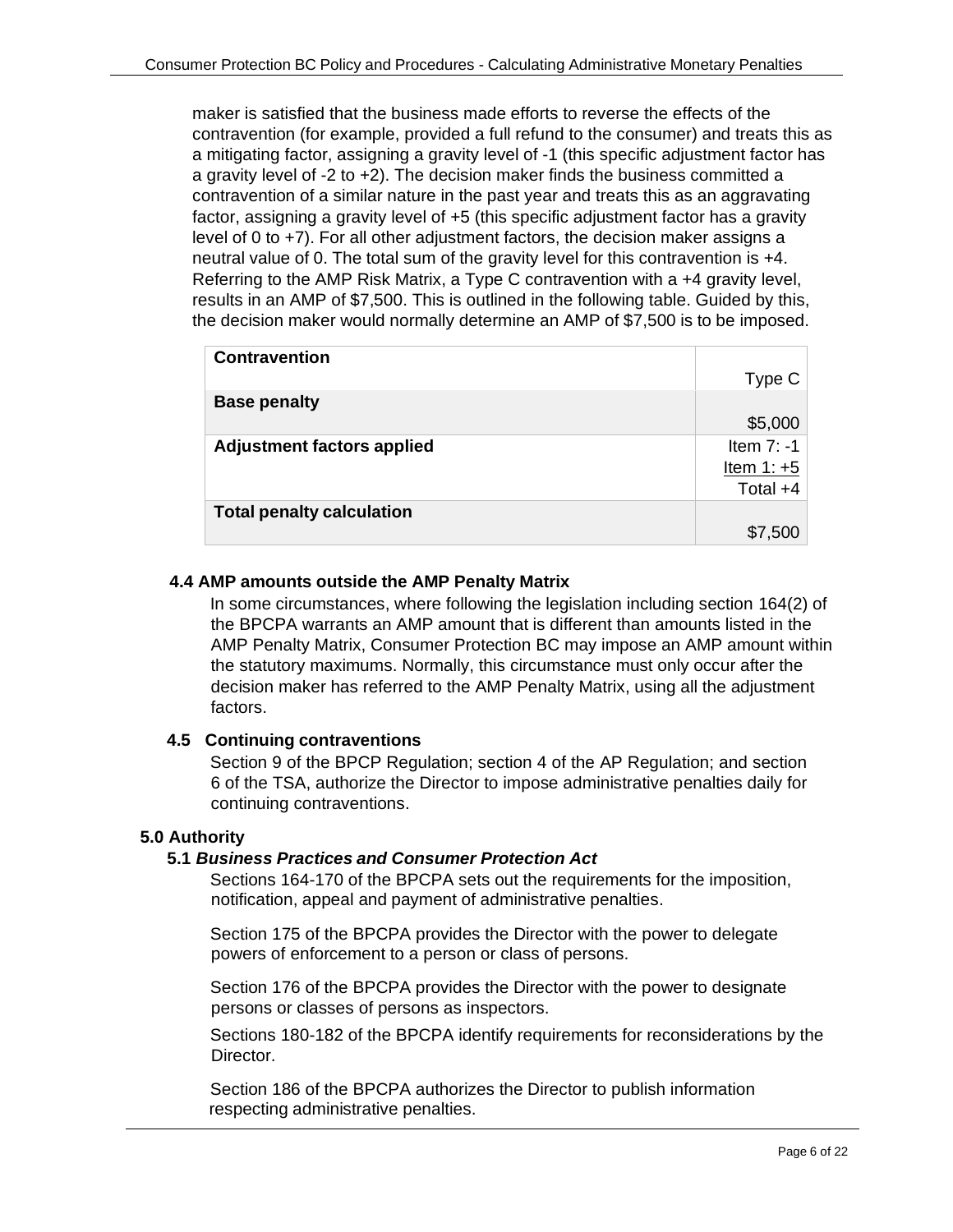#### **5.2 Business Practices and Consumer Protection Regulation**

The BPCP Regulation under the BPCPA sets out provisions of the act that are prescribed and for which administrative penalties may be imposed.

#### **5.3** *Cremation, Interment and Funeral Services Act*

Section 58 of the CIFSA sets out the requirements for the imposition, notification, appeal and payment of administrative penalties. Section 58 also adopts sections 164(2) to (4), 165 to 171 of the BPCPA.

Section 59 of the CIFSA adopts Section 175 of the BPCPA and provides the Director with the power to delegate powers of enforcement to a person or class of persons.

Section 59 of the CIFSA adopts Section 176 of the BPCPA and provides the Director with the power to designate persons or classes of persons as inspectors.

Section 60 of the CIFSA sets out the requirements for reconsiderations and adopts Sections 181 and 182 of the BPCPA related to reconsiderations by the Director.

Section 60 also adopts the power under Section 186 of the BPCPA for the Director to publish information respecting administrative penalties.

#### **5.4. Administrative Penalties Regulation**

The AP Regulation under the CIFSA sets out the provisions of the act that are prescribed and for which administrative penalties may be imposed.

#### **5.5** *Ticket Sales Act*

Section 15 of the Ticket Sales Act sets out the requirements for the imposition, notification, appeal and payment of administrative penalties.

Section 17 of the Ticket Sales Act sets out the requirements for reconsiderations and adopts Sections 181 and 182 of the Business Practices and Consumer Protection Act related to reconsiderations by the director.

Section 18 of the Ticket Sales Act provides the Director with the power to delegate powers of enforcement to a person or class of persons.

Section 19 of the Ticket Sales Act adopts Section 176 of the Business Practices and Consumer Protection Act and provides the Director with the power to designate persons or classes of persons as inspectors.

Section 25 of the Ticket Sales Act provides the Director with the power to publish information respecting administrative penalties.

# **5.6 The Ticket Sales Regulation**

The Ticket Sales Regulation under the Ticker Sales Act sets out the violations for which administrative penalties may be imposed.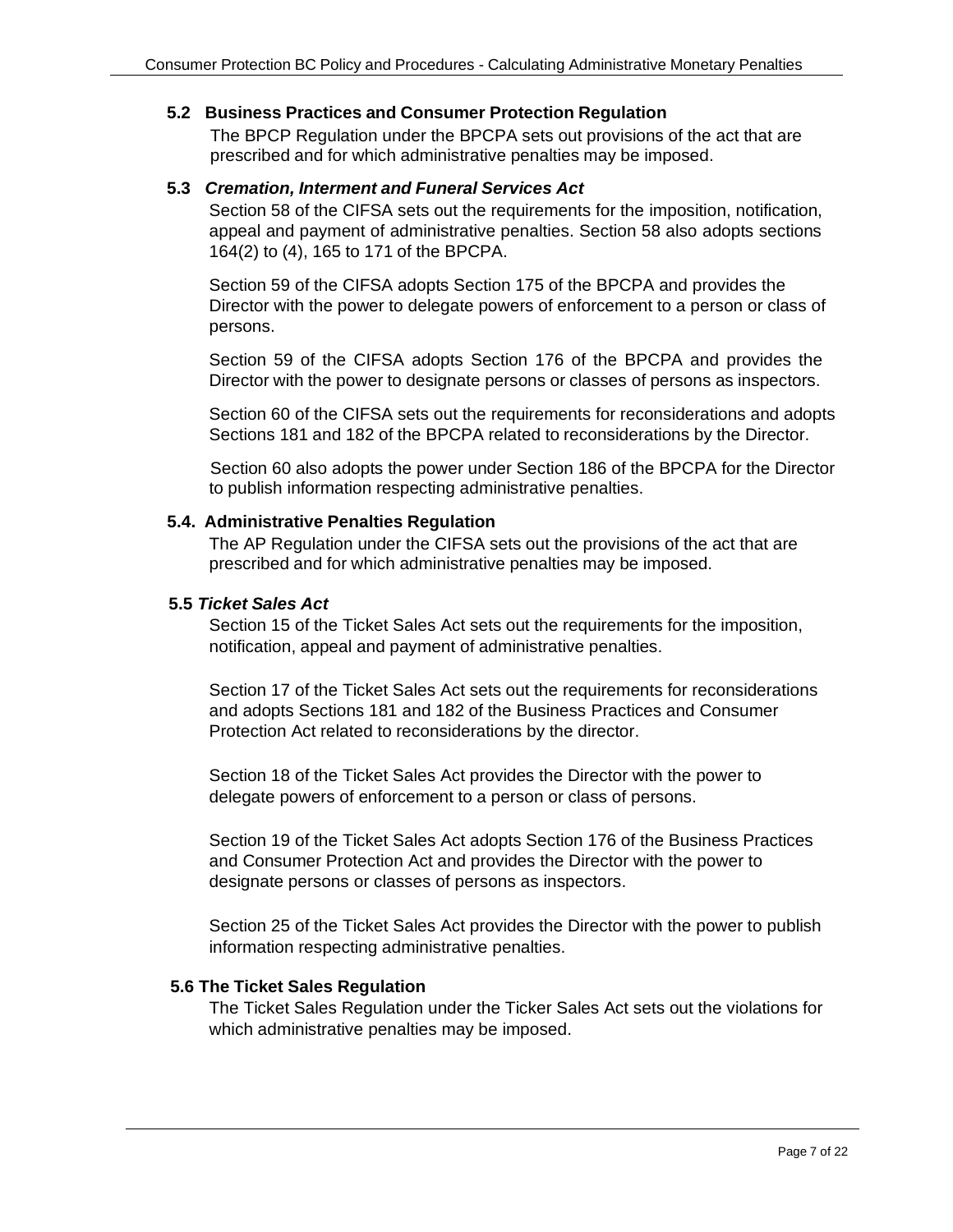|                         |                                                                  | <b>Type A</b> | <b>Type B</b> | <b>Type C</b> |
|-------------------------|------------------------------------------------------------------|---------------|---------------|---------------|
|                         | <b>Business Practices &amp; Consumer Protection Act</b>          |               |               |               |
| 1                       | BPCPA (5) (1) - Deceptive act or practice                        |               |               | X             |
| $\mathbf{2}$            | BPCPA (6) (3) - Record of advertisement of deceptive<br>act      | $\sf X$       |               |               |
| 3                       | BPCPA (9) (1) - Unconscionable act or practice                   |               |               | X             |
| $\overline{\mathbf{4}}$ | BPCPA (14) (3) - Failure to refund                               |               |               | X             |
| 5                       | BPCPA (19) - Contents of contracts                               |               | X             |               |
| $6\phantom{1}$          | BPCPA (20) (2) - Copy of contract                                |               | X             |               |
| $\overline{\mathbf{r}}$ | BPCPA (21) (4) - Direct sales return of trade-in                 |               | X             |               |
| 8                       | BPCPA (23) (2) - Contents of future performance<br>contract      |               | X             |               |
| 9                       | BPCPA (23) (3) - Copy of future performance contract             |               | X             |               |
| 10                      | BPCPA (24) (1) - Contents of continuing services<br>contract     |               | X             |               |
| 11                      | BPCPA (25) (6) - Refund on cancellation - continuing<br>services |               |               | X             |
| 12                      | BPCPA (26) (1) - Copy of time share contract                     | X             |               |               |
| 13                      | BPCPA (27) - Failure to refund                                   |               |               | X             |
| 14                      | BPCPA (30) (1) - Prohibition on funeral solicitation             |               |               | X             |
| 15                      | BPCPA (31) (1-2) - Requirement for schedule of rates             |               | X             |               |
| 16                      | BPCPA (32) - Requirement to give accurate<br>information         |               |               | X             |
| 17                      | BPCPA (33) - Prohibited charges on containers                    |               |               | X             |
| 18                      | BPCPA (34) (1) - Contents of funeral contract                    |               | X             |               |

# **Appendices A – Consumer Protection BC Risk Matrix**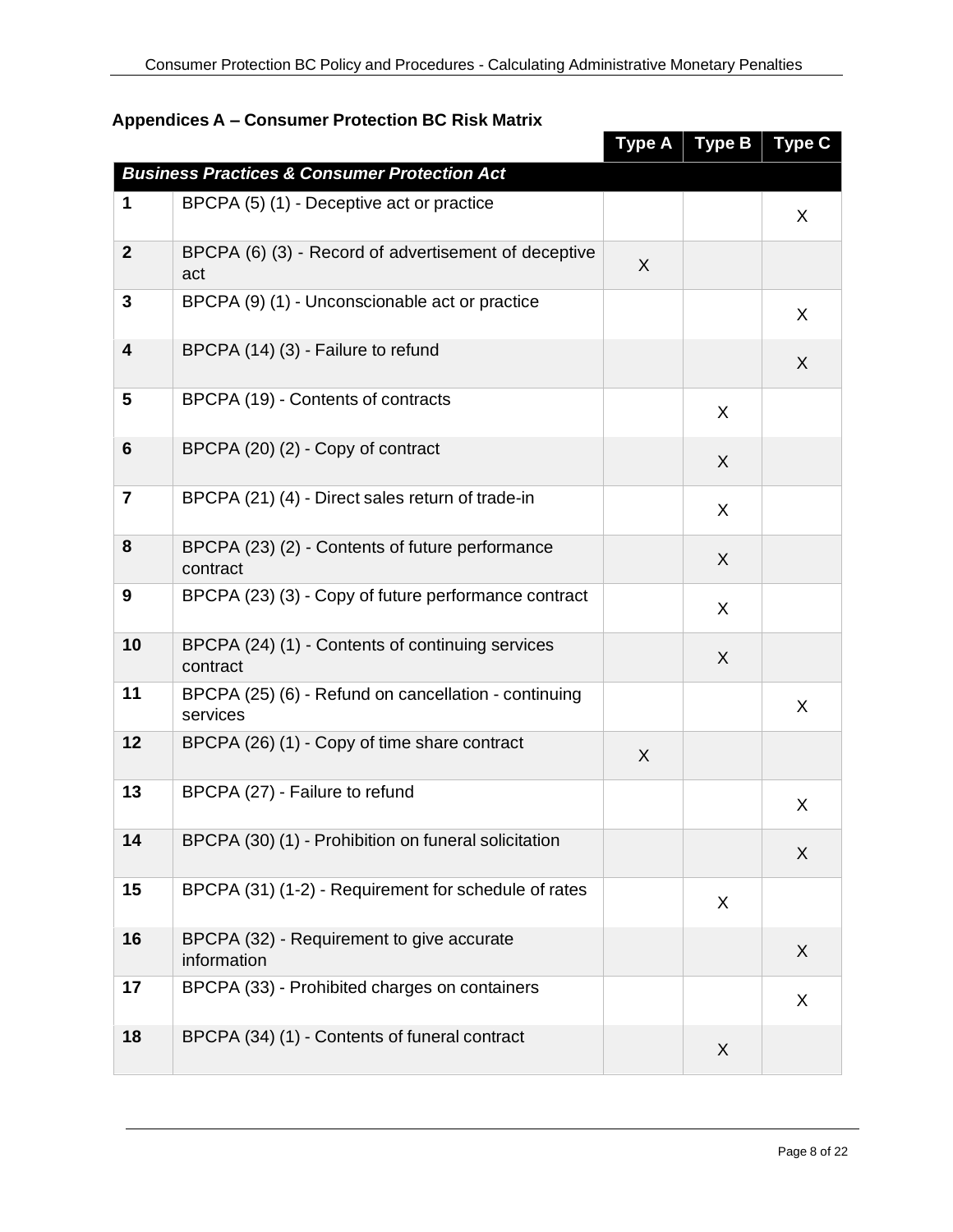| 19 | BPCPA (34) (2) - Copy of funeral contract                                | X |   |   |
|----|--------------------------------------------------------------------------|---|---|---|
| 20 | BPCPA (34) (3) - Informing consumer of substitutions                     |   | X |   |
| 21 | BPCPA (35) - Preneed contract - initial disclosure                       |   | X |   |
| 22 | BPCPA (36) (1) - Requirements for preneed funeral<br>contract contents   |   | X |   |
| 23 | BPCPA (36) (2) - Copy of preneed contract                                |   |   | X |
| 24 | BPCPA (36) (7) - Assignment of funeral contact                           |   |   | X |
| 25 | BPCPA (37) - Provisions of right of interment                            |   | X |   |
| 26 | BPCPA (38) (2) - Preneed funeral refund on<br>cancellation               |   |   | X |
| 27 | BPCPA (38) (4) - Preneed funeral refund on<br>cancellation               | X |   |   |
| 28 | BPCPA (39) (3) - Preneed failure to provide services                     |   |   | X |
| 29 | BPCPA (40) (3-5, 10) - Preneed money in trust                            |   |   | X |
| 30 | BPCPA (42) - Restrictions on representations on<br>interment             | X |   |   |
| 31 | BPCPA (43) (1) - Contents of interment right contract                    |   | X |   |
| 32 | BPCPA (43) (2) - Copy of interment right contract                        |   | X |   |
| 33 | BPCPA (43) (5) - Error in interment contract                             |   |   | X |
| 34 | BPCPA (43) (6) - Fee for correcting interment right<br>contract          |   |   | X |
| 35 | BPCPA (45) - Failure to provide refund                                   |   | X |   |
| 36 | BPCPA (46) (1) - Disclosure of information on<br>distance sales contract |   | X |   |
| 37 | BPCPA (46) (2) - Disclosure of information                               |   | X |   |
| 38 | BPCPA (47) (2) - Disclosure of distance sales<br>electronically          |   | X |   |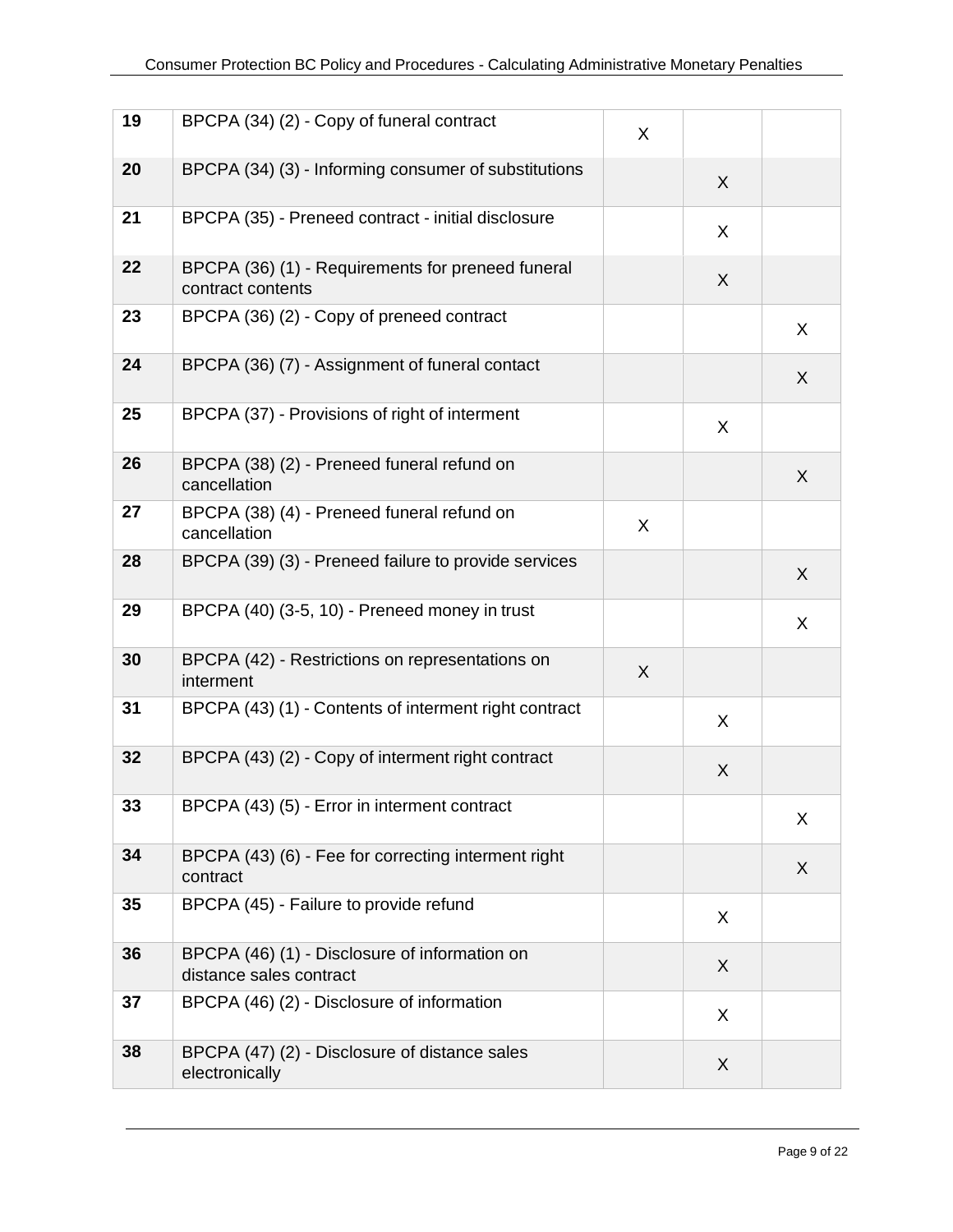| 39 | BPCPA (48) (1) - Copy of distance sales contract                 |   | X |   |
|----|------------------------------------------------------------------|---|---|---|
| 40 | BPCPA (48) (2) - Contents of distance sales contracts            | X |   |   |
| 41 | BPCPA (50) - Failure to provide refund                           |   |   | X |
| 42 | BPCPA (52) (4) - Cancel or reverse credit card charge            |   |   | X |
| 43 | BPCPA (56) - Cancellation of pre-authorized payments             |   |   | X |
| 44 | BPCPA (59) (3) - Disclosure in advertisements                    | X |   |   |
| 45 | BPCPA (60) (2-3) - Advertising requirements on fixed<br>credit   | X |   |   |
| 46 | BPCPA (61) (2) - Advertising requirements on open<br>credit      | X |   |   |
| 47 | BPCPA (62) (2) - Disclosure of interest or grace<br>period       | X |   |   |
| 48 | BPCPA (62) (3) - Disclosure of grace period in<br>advertisements | X |   |   |
| 49 | BPCPA (63) (3) - Advertising requirements on leases              | X |   |   |
| 50 | BPCPA (64) (1) - Advertising on representative<br>transaction    | X |   |   |
| 51 | BPCPA (66) (2-3) - Disclosure statements                         | X |   |   |
| 52 | BPCPA (67) (1) - Form of disclosure                              | X |   |   |
| 53 | BPCPA (71) (2) - Borrowers may choose insurer                    | X |   |   |
| 54 | BPCPA (72) (2-3) - Borrowers entitled to discharge               | X |   |   |
| 55 | BPCPA (74) (3) - Refund of non-interest charges                  | X |   |   |
| 56 | BPCPA (75) - Default charges                                     | X |   |   |
| 57 | BPCPA (76) (1) - Invitation to defer payments                    | X |   |   |
| 58 | BPCPA (77) (5) - Acceleration clauses                            | X |   |   |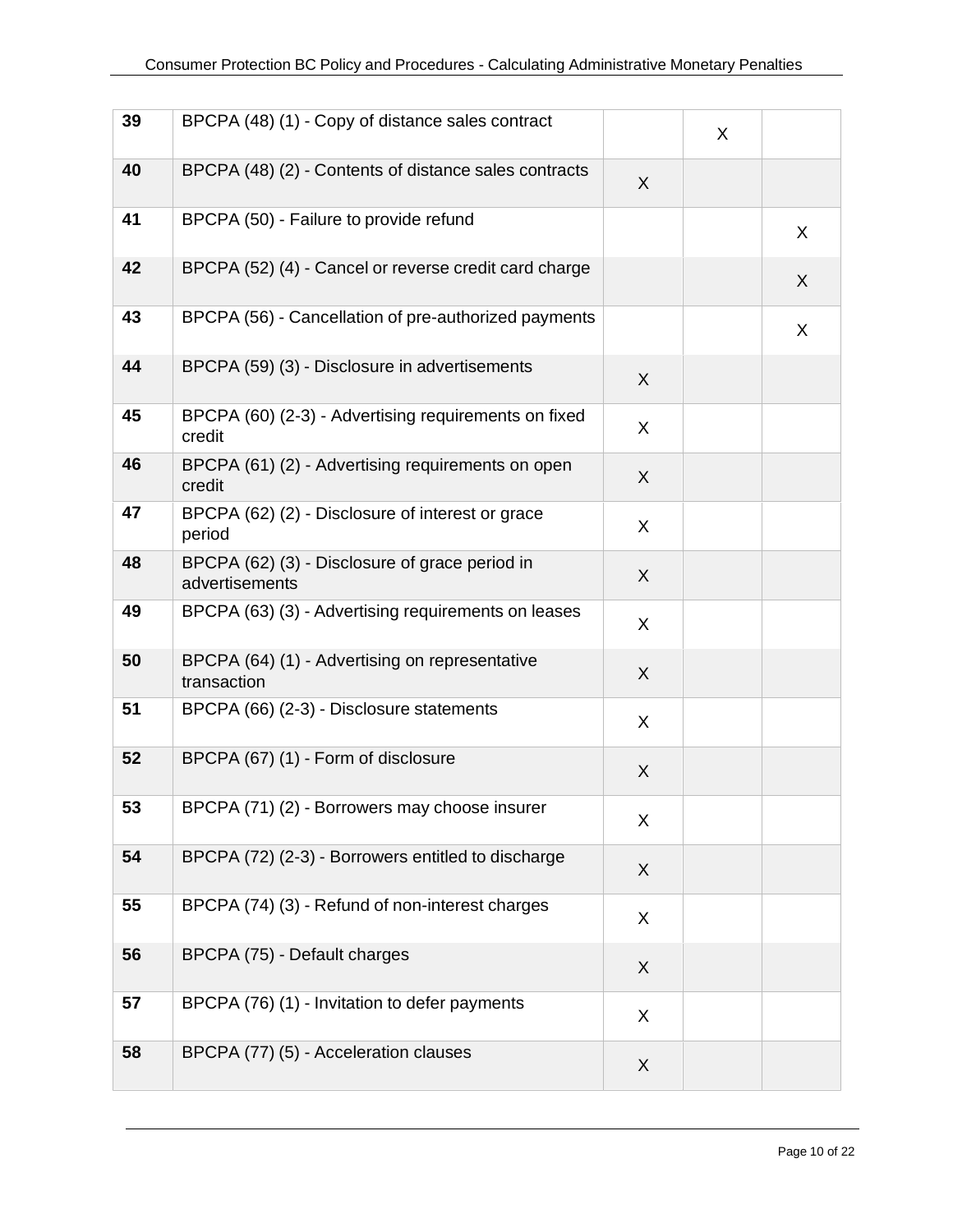| 59 | BPCPA (79) - Loan broker securing credit                                      | X |   |  |
|----|-------------------------------------------------------------------------------|---|---|--|
| 60 | BPCPA (80) (1) - Business credit grantors                                     | X |   |  |
| 61 | BPCPA (83) - Credit sales require scheduled<br>payments credit agreement      | X |   |  |
| 62 | BPCPA (84) - Initial disclosure statement for fixed<br>credit                 | X |   |  |
| 63 | BPCPA (85) (1-2) - Disclosure regarding additional<br>principal               | X |   |  |
| 64 | BPCPA (86) (1-2) - Disclosure regarding increases in<br>outstanding principal | X |   |  |
| 65 | BPCPA (87) (1-2) - Disclosure on amendments                                   | X |   |  |
| 66 | BPCPA (88) (1-2) - Disclosure regarding renewals                              | X |   |  |
| 67 | BPCPA (89) (1) - Disclosure on mortgage renewals                              | X |   |  |
| 68 | BPCPA (89) (2a) - Disclosure statement mortgages                              | X |   |  |
| 69 | BPCPA (89) (2c) - Refund of finance charge -<br>mortgage                      | X |   |  |
| 70 | BPCPA (89) (4) - Revised mortgage statements                                  | X |   |  |
| 71 | BPCPA (91) (1) - Initial disclosure for open credit                           | X |   |  |
| 72 | BPCPA (92) (1,3) - Statements of account                                      | X |   |  |
| 73 | BPCPA (96) (1) - Credits cards only on application                            | X |   |  |
| 74 | BPCPA (97) (1 or 3) - Application for credit cards                            | X |   |  |
| 75 | BPCPA (98) (1-2) Additional disclosure for credit<br>cards                    | X |   |  |
| 76 | BPCPA (101) (1) - Disclosure on leases                                        | X |   |  |
| 77 | BPCPA (104) - Refund on overpayment                                           |   | X |  |
| 78 | BPCPA (107) (1) - Credit report without consent                               |   | X |  |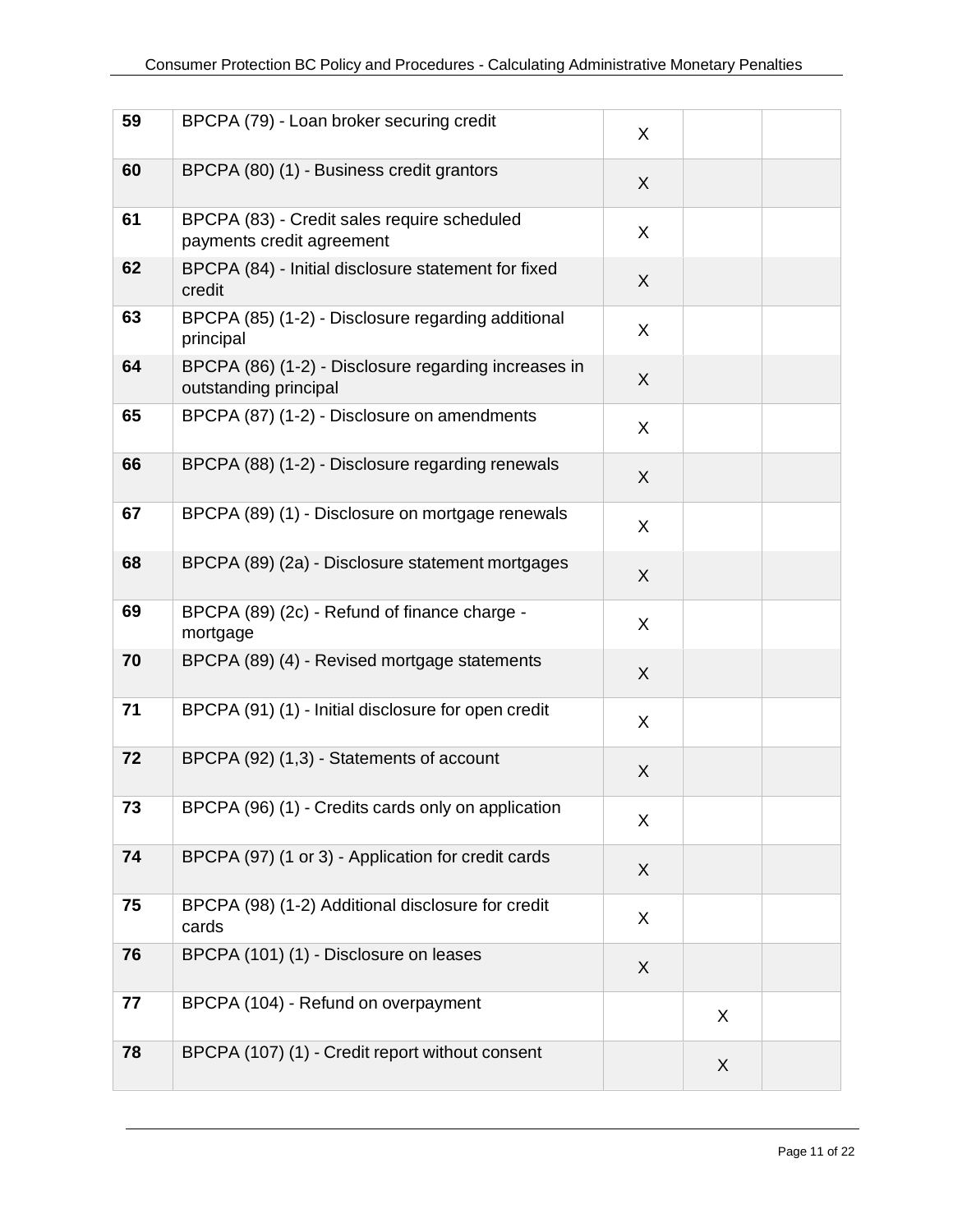| 79 | BPCPA (108) (1-2) - Credit report offences                       |   | X       |         |
|----|------------------------------------------------------------------|---|---------|---------|
| 80 | BPCPA (109) (1 or 3) - Contents of credit report                 |   | X       |         |
| 81 | BPCPA (110) (1,4,5) - Notice of benefit                          | X |         |         |
| 82 | BPCPA (110) (2) - Notice of denial of benefit                    | X |         |         |
| 83 | BPCPA (111) (2) - Explanation recording                          |   | X       |         |
| 84 | BPCPA (112) (1) - False or misleading information                |   |         | X       |
| 85 | BPCPA (112.02) (2) - Limits on cost of borrowing                 |   |         | X       |
| 86 | BPCPA (112.03) (1-3) - Prohibitions on interest<br>charges       |   | X       |         |
| 87 | BPCPA (112.04) (1) - Prohibited fees, penalties and<br>charges   |   |         | X       |
| 88 | BPCPA (112.05) (6) - Cancellation rights                         |   | $\sf X$ |         |
| 89 | BPCPA (112.06) (1) - Required terms and disclosure               |   | X       |         |
| 90 | BPCPA (112.06) (2,5) - Required Terms and<br>disclosure          |   | X       |         |
| 91 | BPCPA (112.06) (3) - Required terms and disclosure               | X |         |         |
| 92 | BPCPA (112.06) (4) - Required terms and disclosure               | X |         |         |
|    |                                                                  |   |         |         |
| 94 | BPCPA (112.08) (1) - Other prohibited practices                  |   |         | X       |
| 95 | BPCPA (112.09) (2) - Payouts of balances on cash<br>cards        |   | X       |         |
| 96 | BPCPA (112.09) (3) - Payouts of Balances on cash<br>cards        | X |         |         |
| 97 | BPCPA (112.10) (7) - Remedies                                    |   |         | $\sf X$ |
| 98 | BPCPA (112.13) - Cheque Cashing Fees<br>(added February 1, 2019) |   | $\sf X$ |         |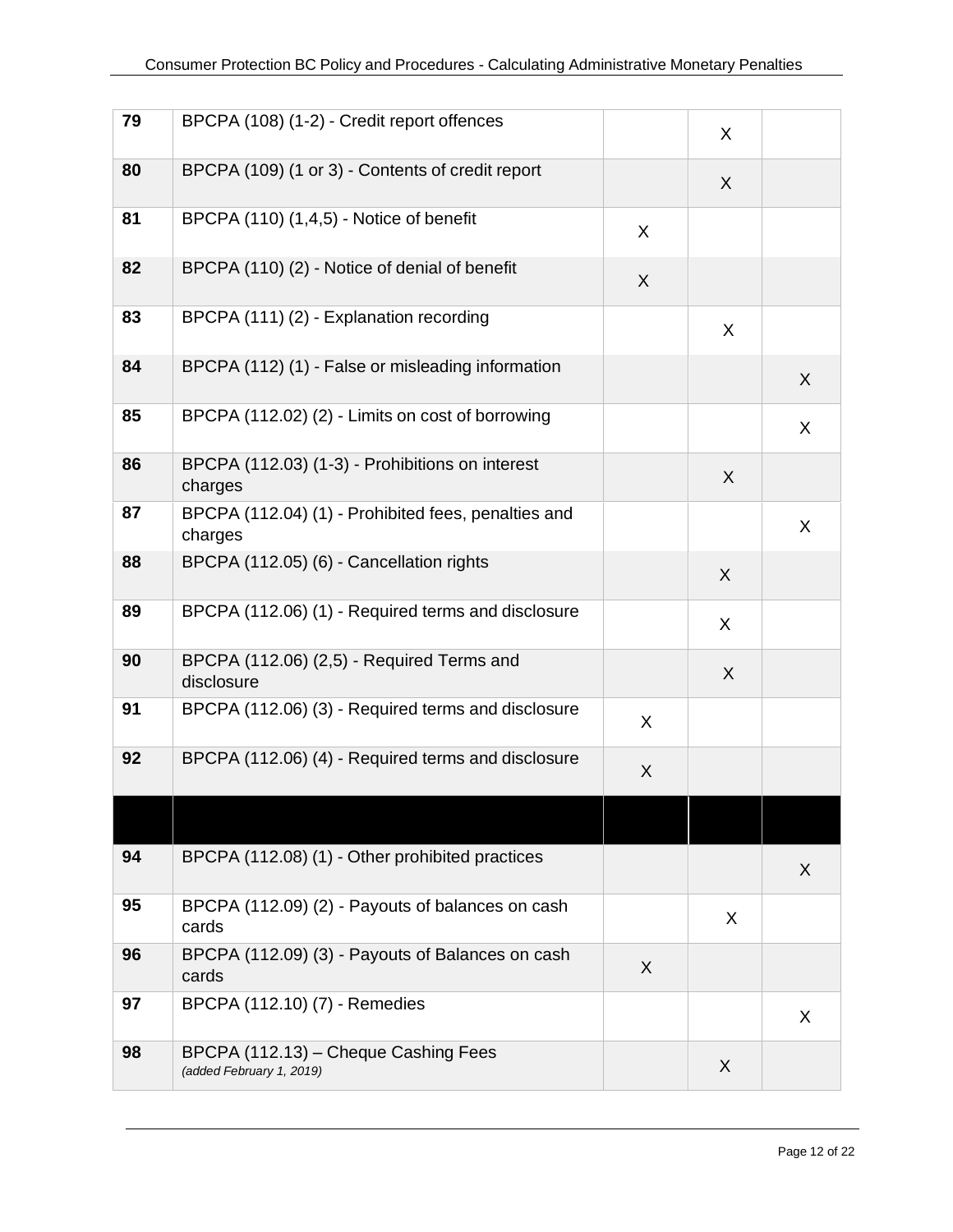| 98.02 | BPCPA (112.17)(b) Must not charge a rate that is<br>higher than maximum allowable                                                          |   |   | X |
|-------|--------------------------------------------------------------------------------------------------------------------------------------------|---|---|---|
| 98.03 | BPCPA (112.18)(a) Must not charge any amount not<br>disclosed in a high-cost agreement                                                     |   |   | X |
| 98.04 | BPCPA (112.18)(b) Must not charge an amount<br>that exceeds the amount disclosed in a HCCA                                                 |   |   | X |
| 98.05 | BPCPA (112.18)(c) Must not charge any amount<br>for cancellation as permitted under BPCPA 112.20                                           |   |   | X |
| 98.06 | BPCPA (112.18)(d) Must not require any amount if<br>borrower makes payment before its due                                                  |   | X |   |
| 98.07 | BPCPA (112.18)(e) Must not charge a fee to refinance,<br>restructure or change terms of high-cost credit<br>agreement                      |   |   | X |
| 98.08 | BPCPA (112.18)(f) Must not charge any other<br>prescribed fees, penalties, or other amounts                                                |   |   | X |
| 98.09 | BPCPA (112.19)(a) Must not discount the principal<br>amount by deducting or withholding an amount from<br>any advance                      |   |   | X |
| 98.10 | BPCPA (112.19)(b) Must not draw an amount<br>representing any portion of the total cost of credit                                          |   |   | X |
| 98.11 | BPCPA (112.20)(6) Must provide a receipt for the<br>amount the borrower repaid or cancelled                                                | X |   |   |
| 98.12 | BPCPA (112.21)(1) Terms must be in written<br>agreement that is signed and dated by the<br>borrower                                        |   | X |   |
| 98.13 | BPCPA (112.21)(2)(a) (i)(ii)(iii) Agreement must include<br>the creditors name, address, contact information and<br>licence number         |   | X |   |
| 98.14 | BPCPA (112.21)(2)(b) Agreement must include the<br>borrower's name                                                                         |   | X |   |
| 98.15 | BPCPA (112.21)(2)(c) Agreement must include<br>includes the date of the agreement and date(s) of<br>advances                               |   | X |   |
| 98.16 | BPCPA (112.21)(2)(d)(e) Must include a statement<br>the high-cost statement and type of product                                            |   | X |   |
| 98.17 | BPCPA (112.21)(2)(f) Agreement must include the<br>principal amount or amount of credit available                                          |   | X |   |
| 98.18 | BPCPA (112.21)(2)(g) Agreement must include the<br>term of the and repayment dates                                                         |   | X |   |
| 98.19 | BPCPA (112.21)(2)(h) (i)(ii)(iii) Agreement must include<br>method, the dates, amount of each transfer, and the<br>cost of accessing funds | X |   |   |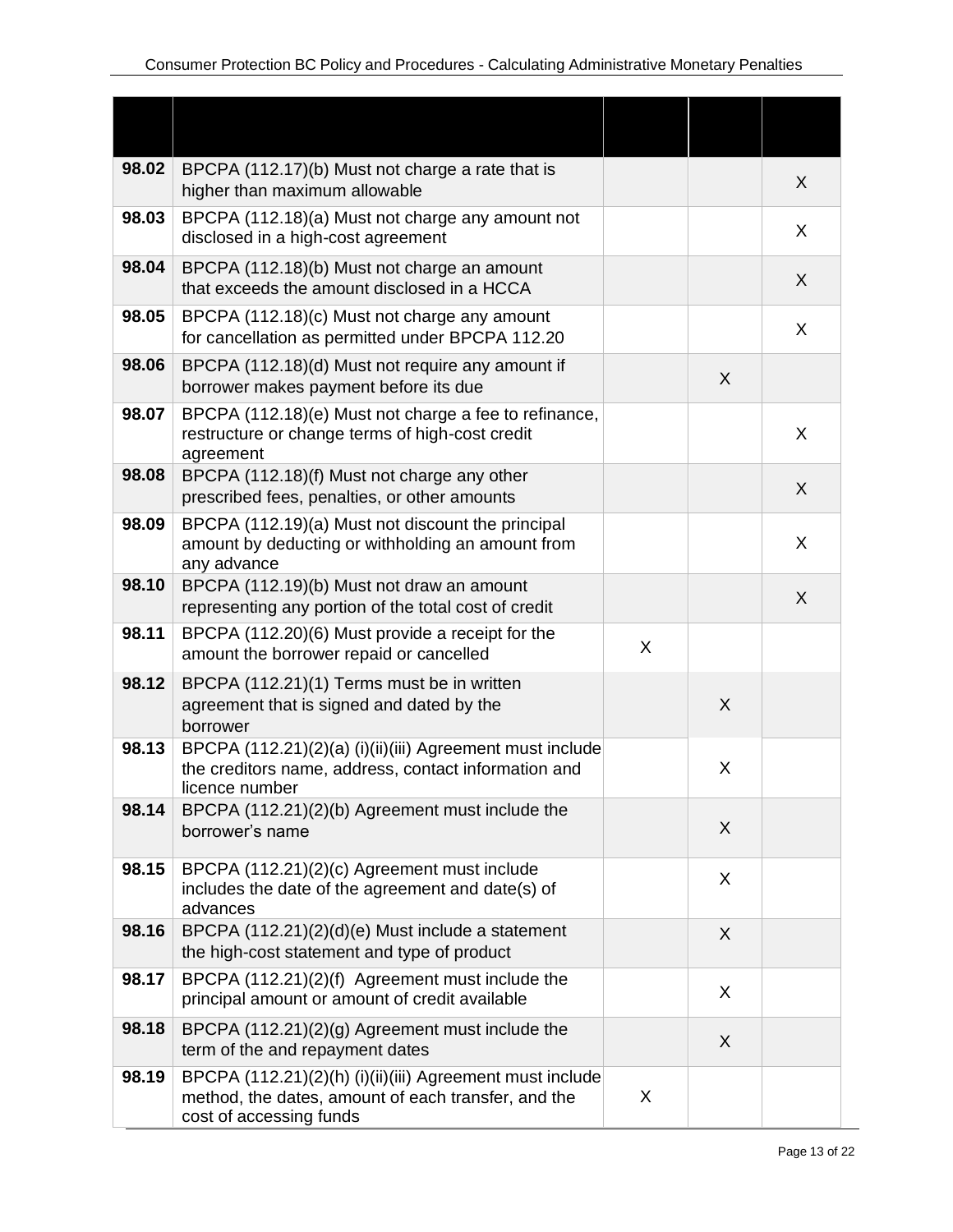| 98.20 | BPCPA $(112.21)(2)(i)$ $(i)(ii)(iii)(iv)$ If a cash card<br>was used, agreement must include the date, time,<br>amount, expiry date of the cash card and a<br>statement that third party fees may apply | X |   |   |
|-------|---------------------------------------------------------------------------------------------------------------------------------------------------------------------------------------------------------|---|---|---|
| 98.21 | BPCPA (112.21)(2)(j) Agreement must include all<br>charges or amounts subject to interest and detailed<br>description of the interest rate calculations                                                 |   | X |   |
| 98.22 | BPCPA (112.21)(2)(I) Agreement must include the<br>AIR and if applicable, the APR                                                                                                                       |   | X |   |
| 98.23 | BPCPA (112.21)(2)(m) (i)(ii) Agreement must include<br>total cost of credit by dollar amount                                                                                                            | X |   |   |
| 98.24 | BPCPA (112.21)(2)(n) Agreement must include all<br>amounts that will be payable by the borrower                                                                                                         | X |   |   |
| 98.25 | BPCPA (112.21)(2)(o) Agreement must include how<br>amounts referred to in BPCPA 112.21(n) are payable<br>and default procedures                                                                         |   | X |   |
| 98.26 | BPCPA (112.21)(2)(p) Agreement must include<br>how each payment will be applied to the<br>accumulated cost of credit and the principal                                                                  |   | X |   |
| 98.27 | BPCPA (112.21)(2)(q) Agreement must include the<br>borrowers right to make a prepayment                                                                                                                 | X |   |   |
| 98.28 | BPCPA (112.21)(2)(r) Agreement must include any<br>security interest                                                                                                                                    |   | X |   |
| 98.29 | BPCPA (112.21)(2)(s) Agreement must include grace<br>period and conditions if any                                                                                                                       | X |   |   |
| 98.30 | BPCPA (112.21)(2)(t) (i)(ii)(iii) Agreement must<br>include what will happen when default occurs                                                                                                        |   | X |   |
| 98.31 | BPCPA (112.21)(2)(u) Agreement must include the<br>circumstances under which the lender will or may<br>demand payment in full                                                                           |   | X |   |
| 98.32 | BPCPA (112.21)(2)(v) Agreement must include<br>each good / service required and corresponding<br>details                                                                                                |   |   | X |
| 98.33 | BPCPA (112.21)(2)(w) Agreement must include the<br>amounts and payment dates for optional products<br>purchased                                                                                         |   |   | X |
| 98.34 | BPCPA $(112.21)(2)(x)$ Agreement must include the<br>conditions under which borrower may terminate an<br>optional product                                                                               |   |   | X |
| 98.35 | BPCPA (112.21)(2)(y) Agreement must include when<br>and under what the circumstances the lender will or<br>may cancel the agreement                                                                     |   | X |   |
| 98.36 | BPCPA (112.21)(2)(z) Agreement must include the<br>rights of cancellation under section 112.20                                                                                                          |   |   | X |
| 98.37 | BPCPA (112.21)(2)(z.1) A high-cost credit agreement<br>must include a statement of remedies available                                                                                                   |   | X |   |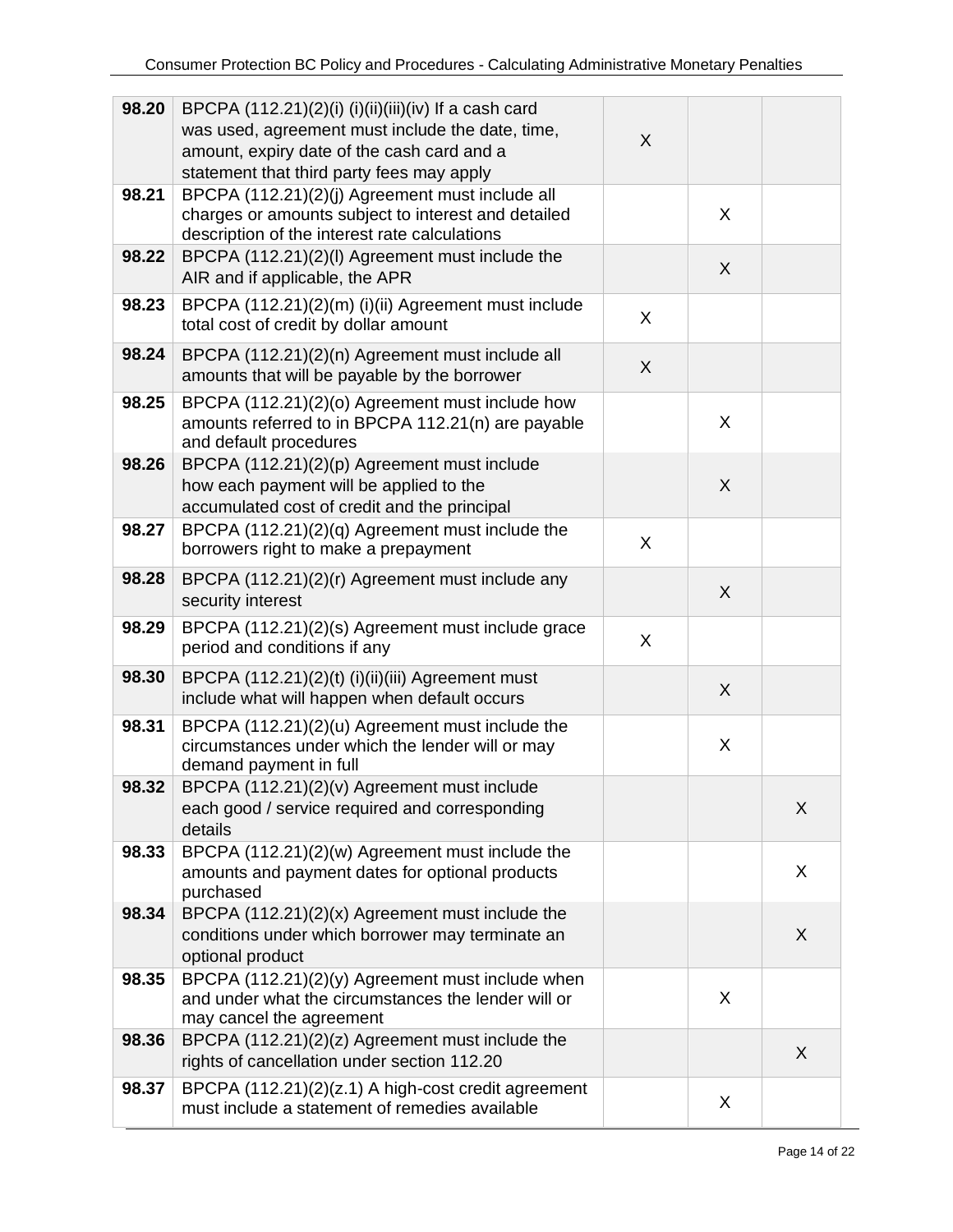| 98.38 | BPCPA (112.21)(2)(z.2) Agreement must include<br>any other information prescribed by regulations                                                   |         | X |   |
|-------|----------------------------------------------------------------------------------------------------------------------------------------------------|---------|---|---|
| 98.39 | BPCPA (112.21)(3) Agreement must be written in a<br>clear and comprehensible manner                                                                | X       |   |   |
| 98.40 | BPCPA (112.21)(4)(a) Must review with the<br>borrower the prescribed matters                                                                       | $\sf X$ |   |   |
| 98.41 | BPCPA (112.21)(4)(b) Borrower initial each prescribed<br>item in the agreement                                                                     | X       |   |   |
| 98.42 | BPCPA (112.21)(5) and 5(a) Must give borrowers a<br>copy of their agreement and cancellation notice                                                |         | X |   |
| 98.43 | BPCPA (112.21)(7) Must provide a requested copy of<br>their high-cost credit agreement within one business<br>day of the request                   |         |   | X |
| 98.44 | BPCPA (112.22)(a) Must not offer any reward to<br>enter into agreement                                                                             | $\sf X$ |   |   |
| 98.45 | BPCPA (112.22)(b) Must not state or imply that a high-<br>cost credit product will improve credit rating if it does<br>not                         |         |   | X |
| 98.46 | BPCPA (112.23)(1) Must not require, request or<br>accept an assignment of wages                                                                    |         |   | X |
| 98.47 | BPCPA (112.24)(a)(b) Must not require payment<br>method from a borrower unless it is made payable<br>directly to lender                            |         | X |   |
| 98.48 | BPCPA (112.25)(2) Must provide a receipt with<br>prescribed information upon payment                                                               |         | X |   |
| 98.49 | BPCPA (112.26) Must not attempt to collect a payment<br>before the due date                                                                        |         |   | X |
| 98.50 | BPCPA (112.27)(1) Must not initiate a payment<br>more than once                                                                                    |         | X |   |
| 98.51 | BPCPA (112.28)(1) Must not require, request or accept<br>information that would give direct access to a<br>borrower's bank account.                |         |   | X |
| 98.52 | BPCPA (112.29) Must not require a borrower's<br>personal information for a purpose other than a<br>high-cost credit agreement                      |         | X |   |
| 98.53 | BPCPA (112.30)(2) If a borrower is entitled to be paid a<br>balance the grantor must pay the balance immediately                                   |         |   | X |
| 98.54 | BPCPA (112.30)(3) On return of a cash card, a<br>grantor must immediately give the borrower a<br>receipt for the cash card                         | X       |   |   |
| 98.55 | BPCPA (112.31)(5) If a borrower is entitled to a refund<br>under the remedies, the high-cost credit grantor must<br>provide the refund immediately |         |   | X |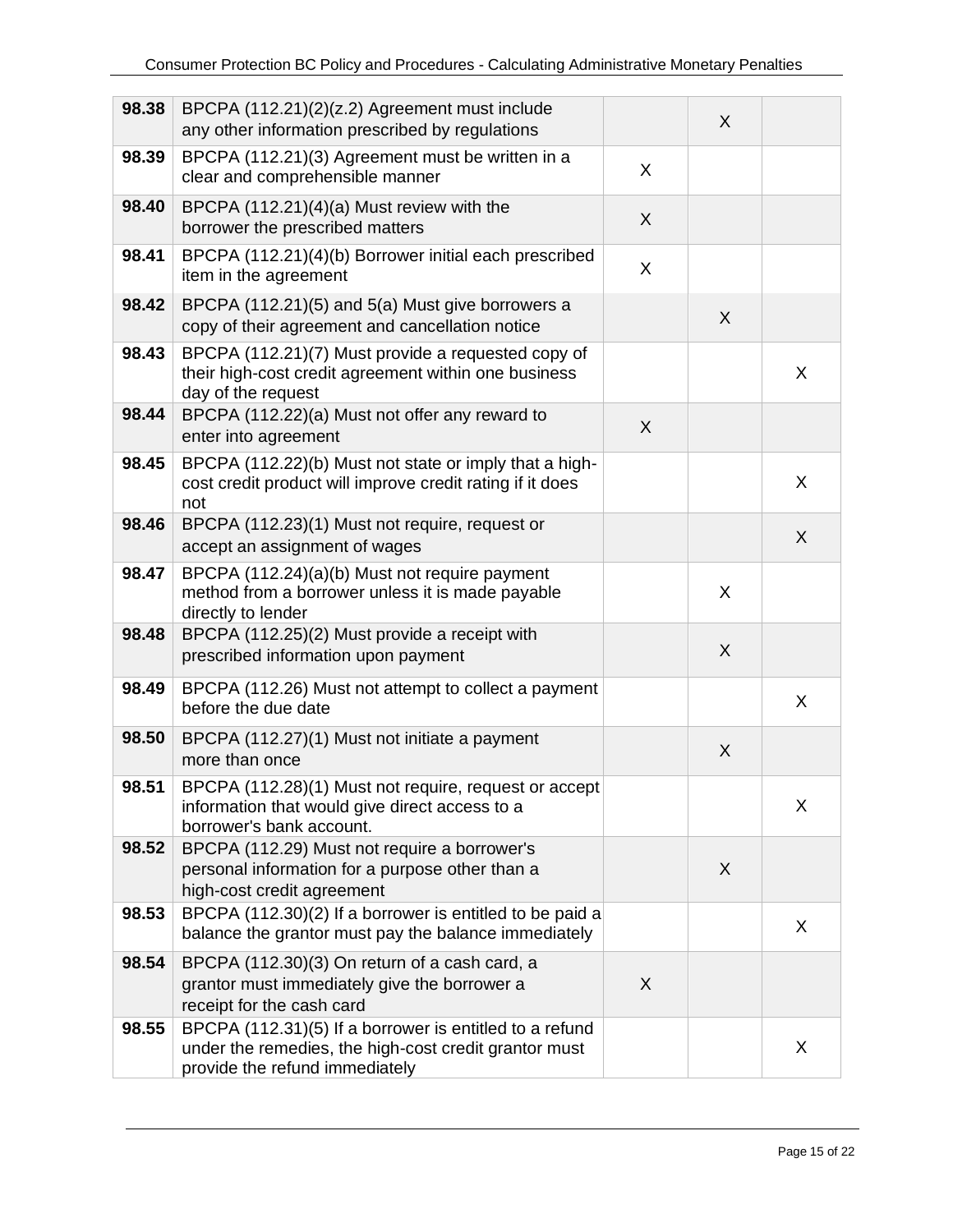| 99    | BPCPA (114) - Harassment                                                       |   |   | $\sf X$ |
|-------|--------------------------------------------------------------------------------|---|---|---------|
| 100   | BPCPA (115) (1-3) - Disclosure to debtor                                       |   | X |         |
| 101   | BPCPA (116) (1-4) - Communication with debtor                                  |   |   | X       |
| 102   | BPCPA (117) (1-2) - Communication with others                                  |   |   | X       |
| 103   | BPCPA (118) (2) - Time of communication                                        | X |   |         |
| 104   | BPCPA (119) - Cost of communication                                            | X |   |         |
| 105   | BPCPA (120) - Collection of debt                                               |   |   | X       |
| 106   | BPCPA (121) (1,1.1,2,4) - Legal proceedings                                    |   |   | X       |
| 107   | BPCPA (122) - Removal of property                                              |   |   | X       |
| 108   | BPCPA (123) - False or misleading information                                  |   |   | X       |
| 109   | BPCPA (126) (2-3) - Accounting and payment of<br>money collected               |   |   | X       |
| 110   | BPCPA (127) (1, 3-7) - Debt Repayment Agents                                   |   |   | X       |
| 111   | BPCPA (128) (1, 4b) - Fees and disbursements                                   |   |   | X       |
| 112   | BPCPA (131) - Payment to compensation fund                                     | X |   |         |
| 113   | BPCPA (143) - Licence required for designated<br>activity of travel wholesaler |   |   | X       |
| 113.1 | BPCPA (143) - Licence required for designated<br>activity of travel agent      |   |   | X       |
| 113.2 | BPCPA (143) - Licence required for designated<br>activity of payday lender     |   | X |         |
| 113.3 | BPCPA (143) - Licence required for designated<br>activity of home inspector    |   |   | X       |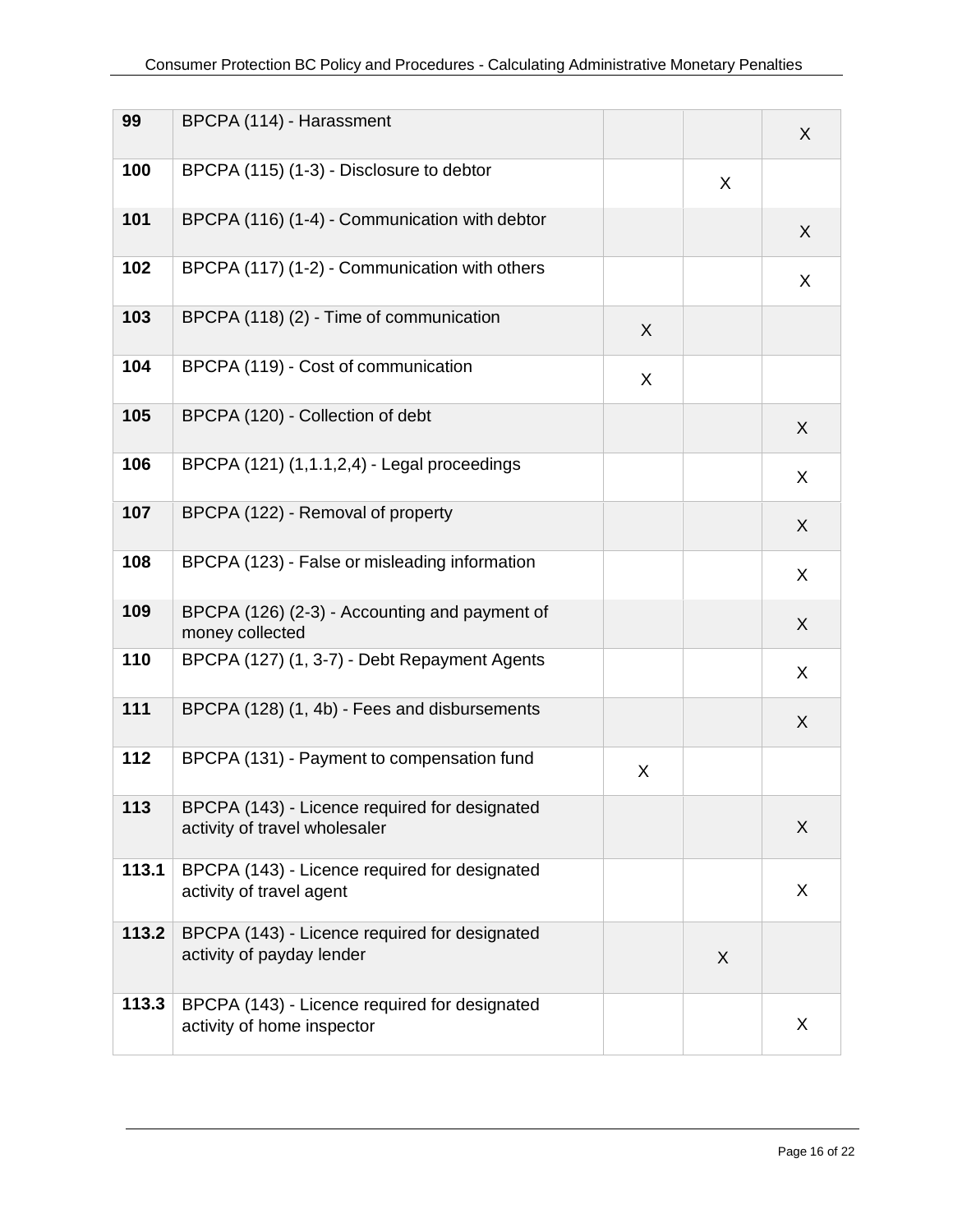| 113.5 | BPCPA (143) - Licence required for designated<br>activity of bailiff or collection agent |   | X |   |
|-------|------------------------------------------------------------------------------------------|---|---|---|
| 113.6 | BPCPA (143) - Licence required for designated<br>activity of debt repayment agent        |   |   | X |
| 113.7 | BPCPA (143) - Licence required for designated<br>activity of telemarketer                |   | X |   |
| 114   | BPCPA (146) (4) - Give cancelled licence to director                                     |   | X |   |
| 114.1 | BPCA 164(1)(b) - Conditions on licence                                                   |   |   | X |
| 115   | BPCPA $(189)(5)$ - except paragraph $(c)(v)$ and $(d)$ & $(f)$                           |   |   | X |
| 116   | BPCPA 189(5) (d) & (f)                                                                   |   | X |   |
|       | <b>Debt Collection and Repayment Regulation</b>                                          |   |   |   |
| 117   | DCRR (8) (1) - Licence for each location                                                 |   | X |   |
| 118   | DCRR (9) (1) - Trust accounts                                                            |   |   | X |
| 119   | DCRR (9) (2) - Trust disbursements                                                       |   | X |   |
| 120   | DCRR (10) (1) - Annual statement (debt collection)                                       |   | X |   |
| 121   | DCRR (11) (2) - Reporting to director                                                    | X |   |   |
| 122   | DCRR (11) (4) - Other conditions on licence                                              |   | X |   |
| 123   | DCRR (11) (5) - Moving property without authority                                        | X |   |   |
| 124   | DCRR (12) (1b) - Provision of Security (debt<br>collection)                              | X |   |   |
|       | <b>Telemarketing Licensing Regulation</b>                                                |   |   |   |
| 125   | TLR (4) (1) - Licence for each location                                                  |   | X |   |
| 126   | TLR (4) (2) - Notification of change of address                                          |   | X |   |
| 127   | TLR (5) - Display of licence                                                             | X |   |   |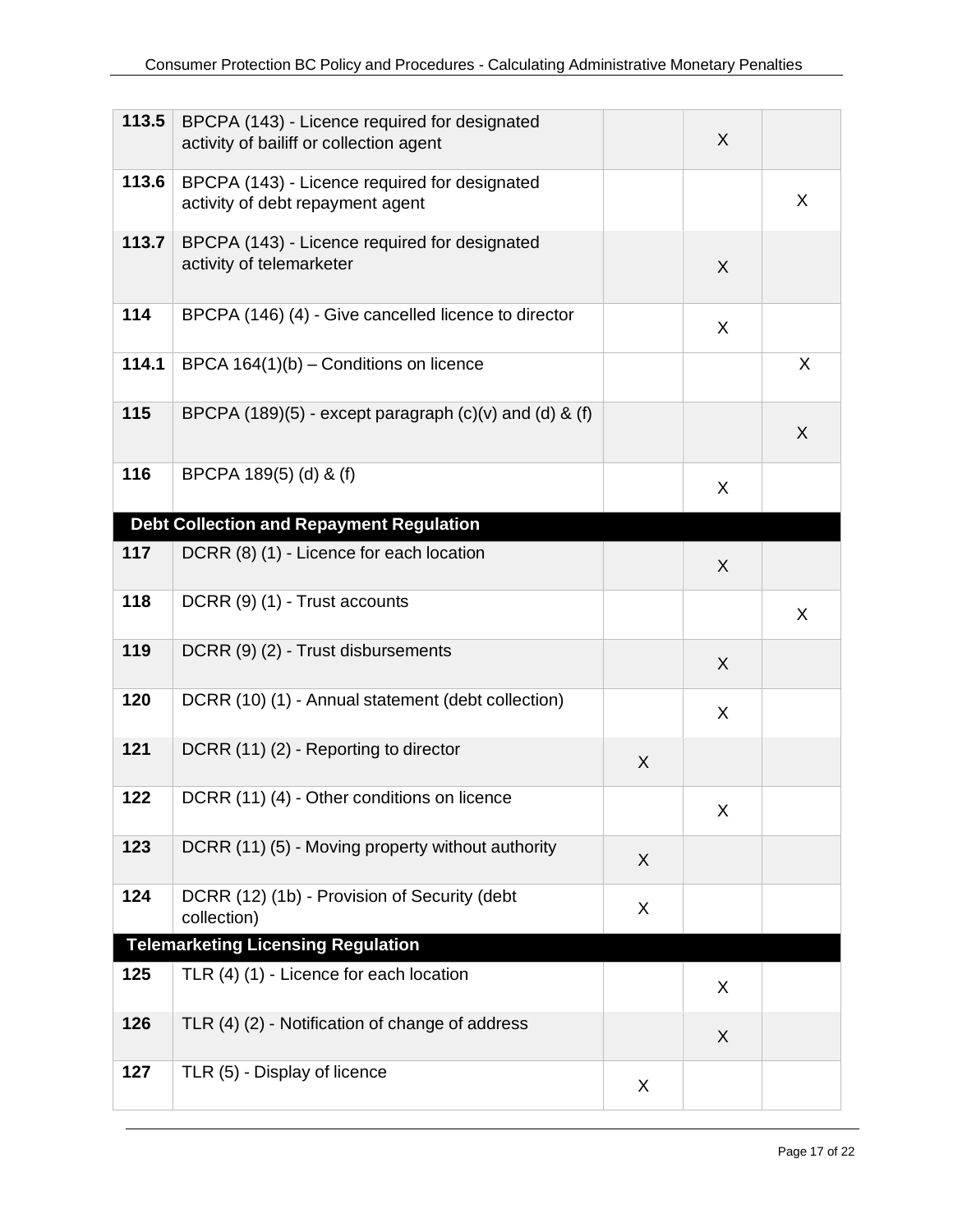| 128 | TLR $(6)(2)(d)$ - Report employee change to director                |   | X            |   |
|-----|---------------------------------------------------------------------|---|--------------|---|
| 129 | TLR (7) (1) - Records distance sales contracts                      |   | X            |   |
| 130 | TLR (7) (2) - Records of contributions                              |   | X            |   |
| 131 | TLR (7) (3) - Retention of records                                  |   | X            |   |
| 132 | TLR (8) (2) - Communications prohibited                             |   | X            |   |
| 133 | TLR (8) (3) - Communications within 30 days                         | X |              |   |
| 134 | TLR (8) (4) - Display of telephone number                           |   | X            |   |
| 135 | TLR (8) (5) - Disclosure of supplier                                |   | X            |   |
|     | <b>Home Inspector Licensing Regulation</b>                          |   |              |   |
| 136 | HILR (6) - Display of licence                                       | X |              |   |
| 137 | HILR (7) - Report changes to director                               | X |              |   |
| 138 | HILR (8) - Records                                                  |   | X            |   |
| 139 | HILR (9) - Prohibited practices                                     |   | X            |   |
|     | <b>Travel Industry Regulation</b>                                   |   |              |   |
| 140 | TIR (5) - Licence for each location                                 |   | X            |   |
| 141 | TIR (8) - Display of licence                                        | X |              |   |
| 142 | TIR (9) (1) - Prohibited practices                                  |   | X            |   |
| 143 | TIR (9) (2) - Use of personal credit card                           | X |              |   |
| 144 | TIR (9) (3) - Display of licence number in visual<br>advertisements | X |              |   |
| 145 | TIR (10) (1) - Reporting changes                                    |   | $\mathsf{X}$ |   |
| 146 | TIR (10) (2) - Reporting cessation of activity                      |   |              | X |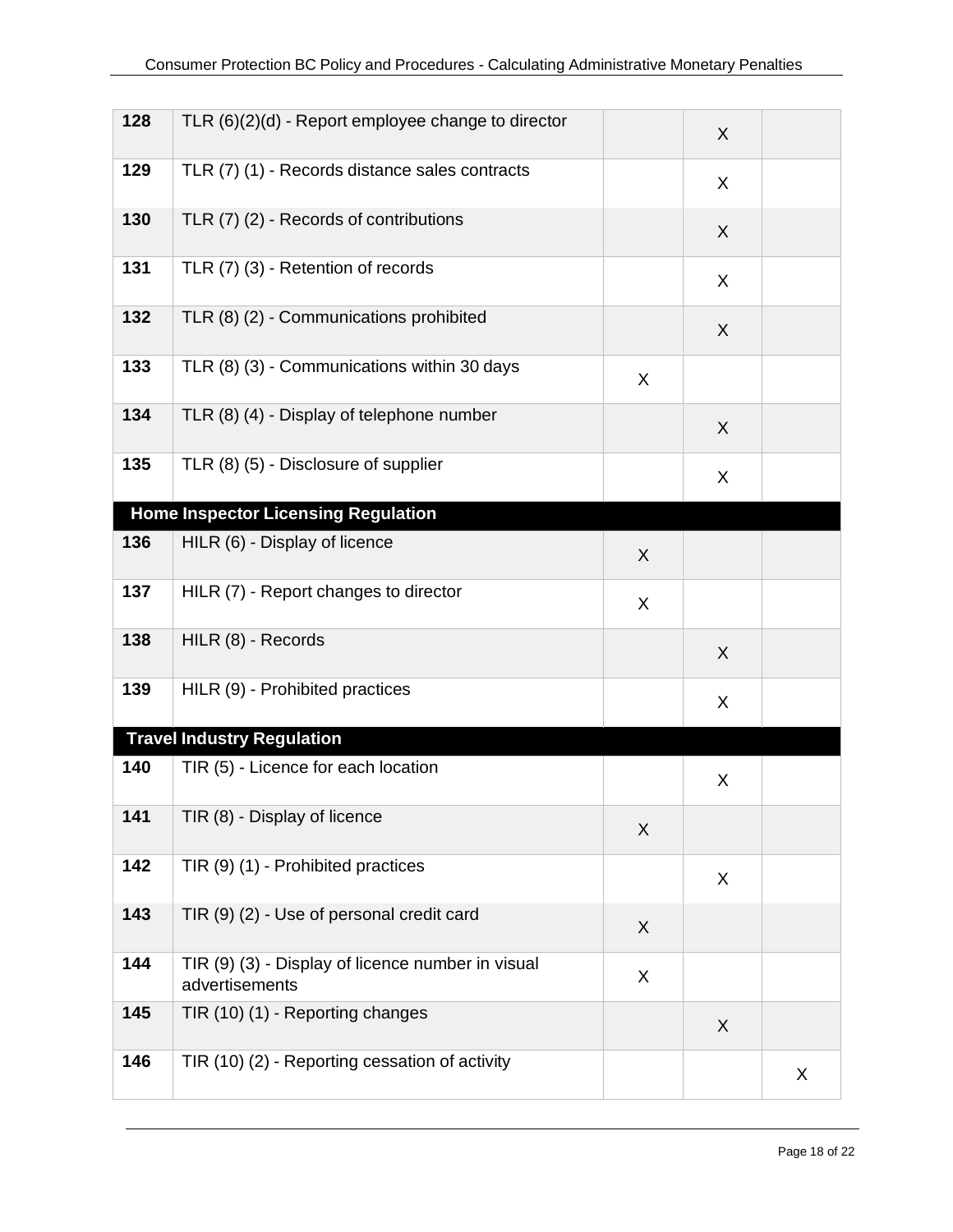| 147 | TIR $(11)$ $(1)$ - Records in BC                              | X |   |  |
|-----|---------------------------------------------------------------|---|---|--|
| 148 | TIR (11) (2) - Records available to director                  |   | X |  |
| 149 | TIR (12) (1) - Annual financial statement                     |   | X |  |
| 150 | TIR (12.1) - Receipts                                         |   | X |  |
| 151 | TIR (12) (2) - Information required in financial<br>statement | X |   |  |
| 152 | TIR (13) (1) - Trust accounts                                 |   | X |  |
| 153 | TIR (13) (2) - Designation of trust account                   | X |   |  |
| 154 | TIR (13) (3) - Deposit to trust account                       |   | X |  |
| 155 | TIR (13) (5) - Authorized disbursements                       |   | X |  |
| 156 | TIR (13) (6) - Records of trust account                       |   | X |  |
| 157 | TIR (17) (3) - Travel Assurance Fund contribution             |   | X |  |
|     | <b>Payday Loans Regulation</b>                                |   |   |  |
| 158 | PLR (5) - Licence for each location                           |   | X |  |
| 159 | PLR (7) - Display of licence                                  | X |   |  |
| 160 | PLR (8) - Business name on licence                            | X |   |  |
| 161 | PLR (10) - Reporting changes to director                      |   | X |  |
| 162 | PLR (11) - Retention of documents                             |   | X |  |
| 163 | PLR (13) - Signs and notices                                  | X |   |  |
| 164 | PLR (16) - Cash cards                                         | X |   |  |
|     | <b>Cremation, Interment &amp; Funeral Services Act</b>        |   |   |  |
| 165 | CIFSA (3) - Records to be kept                                |   | X |  |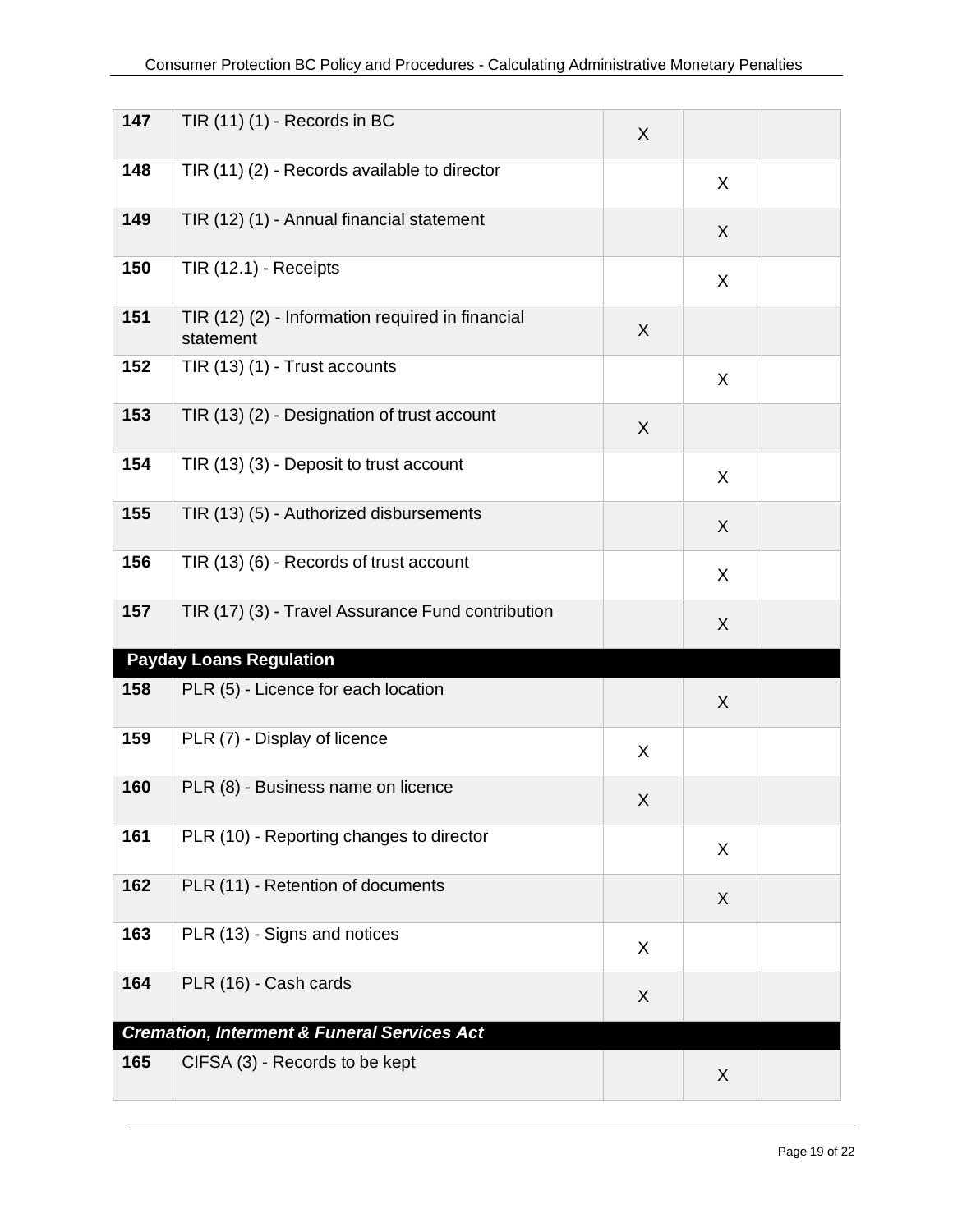| 166 | CIFSA (4) - Improper disposition                            |   |   | X |
|-----|-------------------------------------------------------------|---|---|---|
| 167 | CIFSA (8) (1-3) - Requirement for authorization             |   |   | X |
| 168 | CIFSA (11) - Refusal to handle containers                   |   | X |   |
| 169 | CIFSA (12) - Presentation of human remains for<br>cremation | X |   |   |
| 170 | CIFSA (13) - Time frames for cremation                      |   | X |   |
| 171 | CIFSA (14) - Prohibition on cryonics                        |   |   | X |
| 172 | CIFSA (15) - Prohibition on commission or bonus             |   |   | X |
| 173 | CIFSA (16) (2) - Exhumation and disinterment                |   | X |   |
| 174 | CIFSA (17) - Transportation of human remains                |   | X |   |
| 175 | CIFSA (18) - Funeral director required after<br>exhumation  |   | X |   |
| 176 | CIFSA (19) - Movement of remains unless prescribed          |   | X |   |
| 177 | CIFSA (23) - Certificate of public interest required        |   |   | X |
| 178 | CIFSA (26) - Use of place of interment restricted           | X |   |   |
| 179 | CIFSA (27) - Sale or other use restricted                   |   |   | X |
| 180 | CIFSA (28) (3-5,7) - Establishment of care fund             |   | X |   |
| 181 | CIFSA (30) (2) - Maintain records of care fund              |   | X |   |
| 182 | CIFSA (31) (1) - Transfer of care fund to new operator      |   | X |   |
| 183 | CIFSA (32) (2) - Use of care funds                          |   |   | X |
| 184 | CIFSA (36) - Requirements with no care fund                 |   | X |   |
| 185 | CIFSA (39) (1) (a) - Requirement for Bylaws -<br>Cemetery   | X |   |   |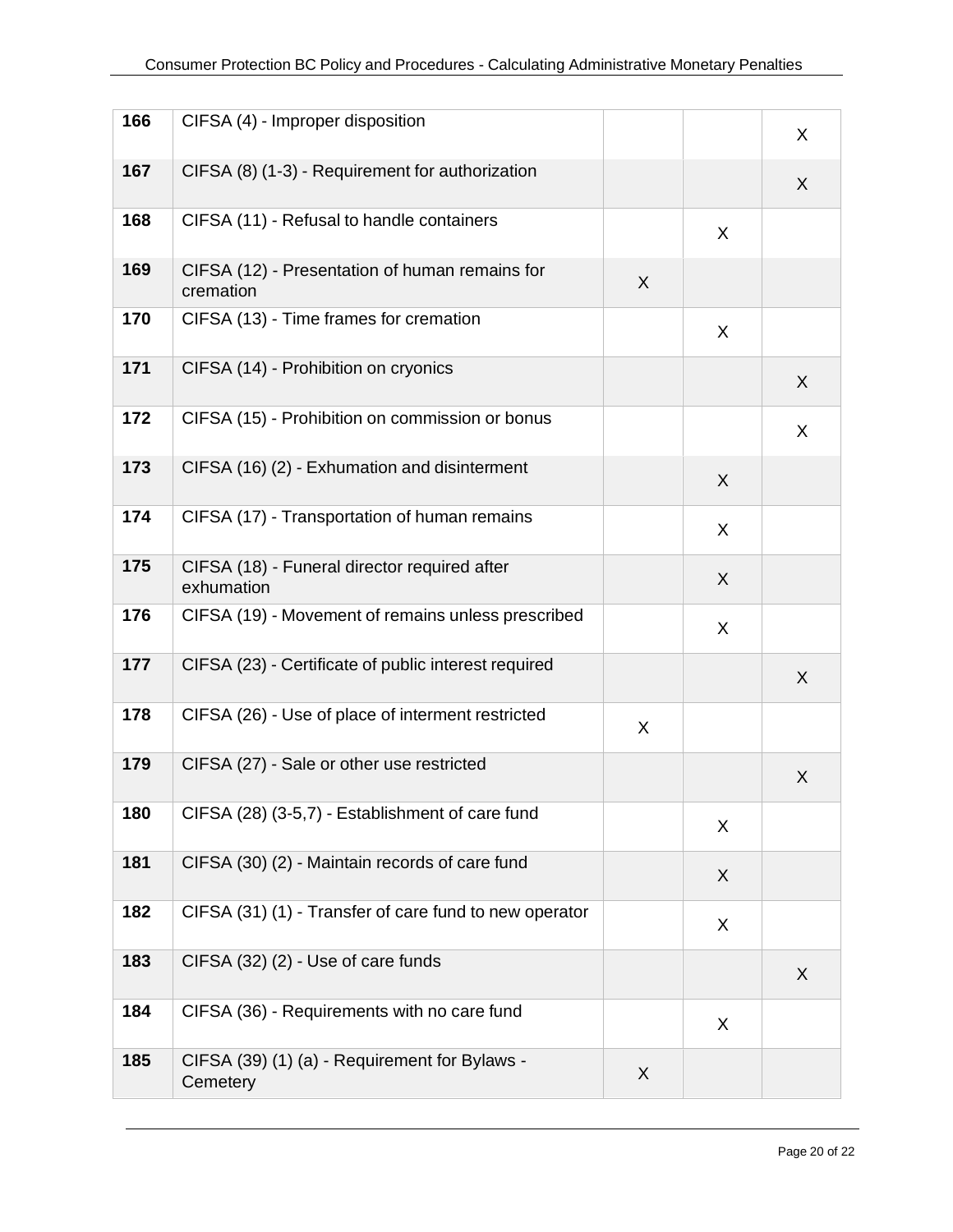| 186   | CIFSA (39) (2) (a) - Requirement for Bylaws -<br>Crematorium                             |   | X |   |
|-------|------------------------------------------------------------------------------------------|---|---|---|
| 187   | CIFSA (39) (3) - Requirement to submit bylaws if<br>requested                            | X |   |   |
| 188   | CIFSA (39) (6) - Requirements to make bylaws<br>available                                | X |   |   |
| 189   | CIFSA (41) (1-2) - Installation of memorials                                             |   | X |   |
| 190   | CIFSA (42) (3) - Keeps maps and plans                                                    |   | X |   |
| 191   | CIFSA (42) (4) - Transfer of maps and plans to new<br>operator                           | X |   |   |
| 192   | CIFSA (43) - Rectification of errors in interment                                        |   | X |   |
| 193   | CIFSA (44) - Prerequisites of ceasing sales                                              | X |   |   |
| 194   | CIFSA (45) - Notice if war graves affected                                               | X |   |   |
| 195   | CIFSA (46) (3) - Notice of removal of objects from lots                                  |   | X |   |
| 196   | CIFSA (47) - Prohibition on interference                                                 |   | X |   |
| 197   | CIFSA (48) - Prohibition on disturbances                                                 |   | X |   |
| 198   | CIFSA (49) - Prohibition on being in cemeteries at<br>certain times                      | X |   |   |
| 199   | CIFSA (51) (2) - Prerequisites for conversion of places<br>of interment                  |   |   | X |
| 200   | CIFSA (51) (5) - Notice of conversion of place of<br>interment                           |   | X |   |
| 201   | CIFSA (53) - Obligations on operator after approval<br>given                             |   |   | X |
| 202   | CIFSA (55) - Application of BPCP Act - Part 9 - licence<br>required for operator         |   |   | X |
| 202.2 | CIFSA (55) - Application of BPCP Act - Part 9 - licence<br>required for embalmer         |   | X |   |
| 202.3 | CIFSA (55) - Application of BPCP Act - Part 9 - licence<br>required for funeral director |   |   | X |
| 202.4 | CIFSA (55) - Application of BPCP Act - Part 9 - licence<br>required for apprentice       |   | X |   |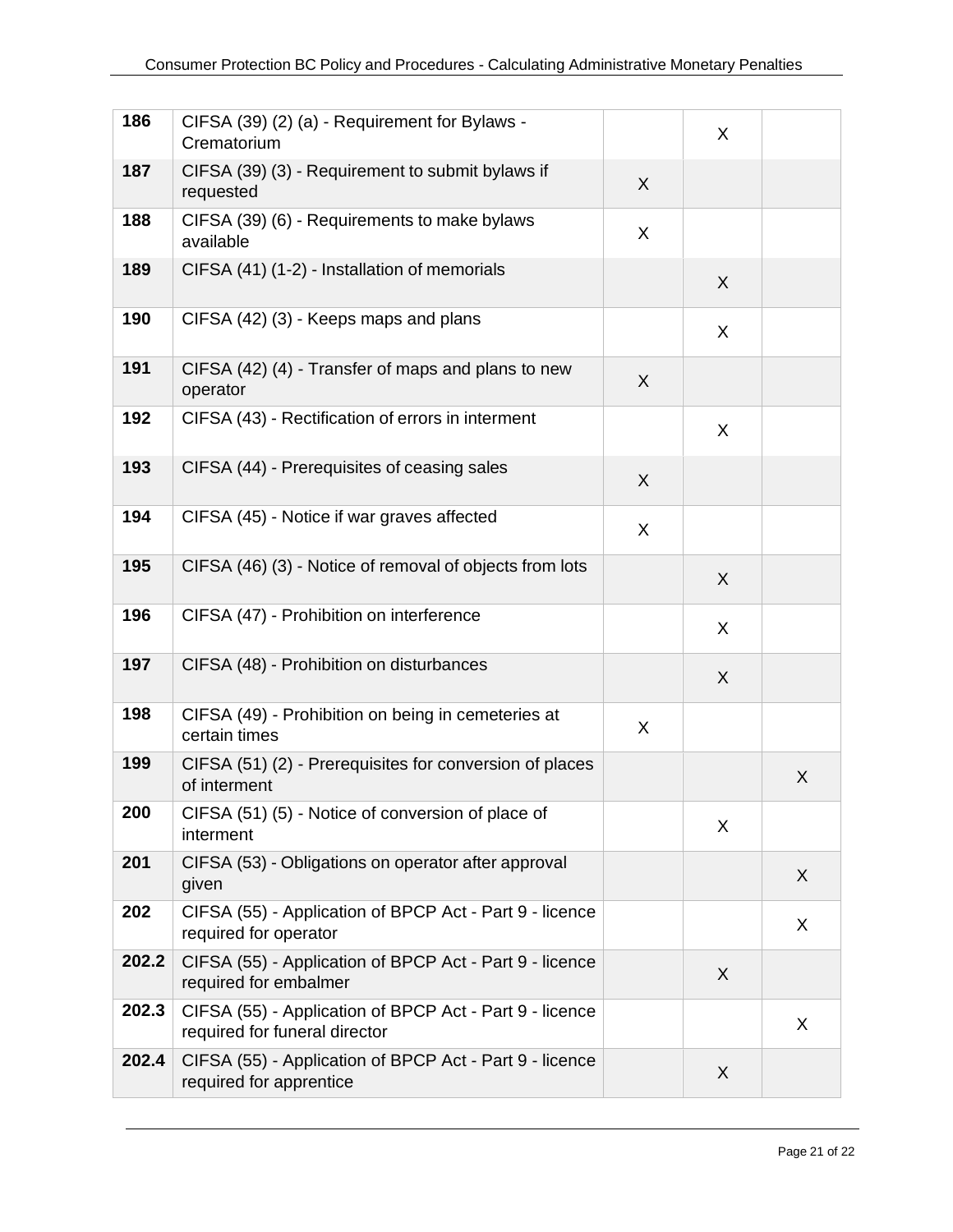| 202.5 | CIFSA 58(1) - Administrative penalties                                     |   |   | $\sf X$ |
|-------|----------------------------------------------------------------------------|---|---|---------|
| 203   | CIFSA (61) (3) - Offences except paragraph (d)(iii)                        |   |   | X       |
|       | <b>Cremation, Interment &amp; Funeral Services Regulation</b>              |   |   |         |
| 204   | CIFSR (2) - Respectful handling of human remains                           |   |   | X       |
| 205   | CIFSR (8) (1) - Disposition of unclaimed cremated<br>remains               |   | X |         |
| 206   | CIFSR (11) - Identification of funeral provider or<br>operator             | X |   |         |
| 207   | CIFSR (12) (1) - Identification of business address                        | X |   |         |
| 208   | CIFSR (12) (2) - Identification of public company<br>affiliation           | X |   |         |
| 209   | CIFSR (12) (3) - Identification of contractual<br>relationships of society |   | X |         |
| 210   | CIFSR (13) - Prohibited charges                                            |   | X |         |
| 211   | CIFSR (15) - Location of licensed activity                                 |   | X |         |
| 212   | CIFSR (16) - Reporting to the Director                                     |   |   | X       |
| 213   | CIFSR (19) - Approval of additional areas                                  |   | X |         |
| 214   | CIFSR (21) (1) - Administration of care fund -<br>payments to care fund    |   |   | X       |
| 215   | CIFSR (25) (4) - Reclamation of interment right -<br>previously sold       | X |   |         |
| 216   | CIFSR (29) (1) - Amended licence for new appliance                         |   |   | X       |
| 217   | CIFSR (32) (1) - Facility requirement - meeting room                       | X |   |         |
| 218   | CIFSR (32) (2) - Facility requirement - preparation<br>room                |   | X |         |
| 219   | CIFSR (32) (3) - Facility requirement - equipment                          |   | X |         |
| 220   | CIFSR (33) (1) - Obligations of funeral providers                          |   |   | X       |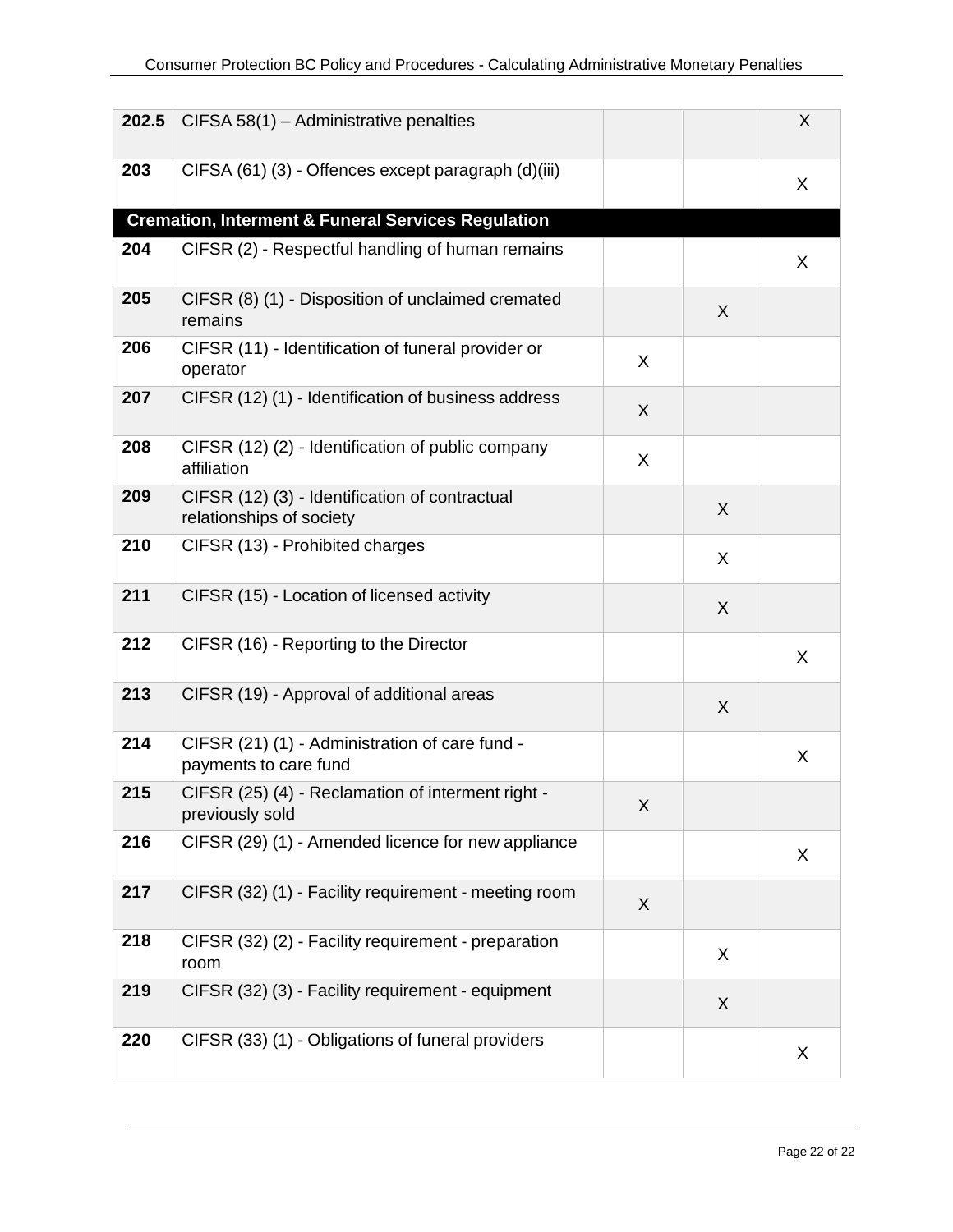| 221 | CIFSR (33) (3) - Obligations of funeral providers -<br>location                                  |   | X |   |
|-----|--------------------------------------------------------------------------------------------------|---|---|---|
| 222 | CIFSR (34) (1) - Display of containers                                                           |   | X |   |
| 223 | CIFSR (34) (2) - Display room or area                                                            |   | X |   |
| 224 | CIFSR (34) (3) - Display of price of container                                                   | X |   |   |
| 225 | CIFSR (38) (1) - Continuing education requirement                                                | X |   |   |
| 226 | CIFSR (39) (1) - Obligation of funeral directors -<br>employment                                 |   |   | X |
| 227 | CIFSR (39) (2) - Obligation of embalmer - employment                                             |   |   | X |
| 228 | CIFSR (40) - Reporting of possessions of deceased                                                |   |   | X |
| 229 | CIFSR (41) - Display of licences                                                                 | X |   |   |
| 230 | CIFSR (42) (1) - Change of address of location                                                   |   | X |   |
| 231 | CIFSR (42) (2) - Change of address or employer -<br>employee                                     | X |   |   |
| 232 | CIFSR (42) (3) - Return of licence                                                               | X |   |   |
|     | <b>Ticket Sales Act</b>                                                                          |   |   |   |
| 233 | TSA $3(1)(a)$ – Must not sell software to circumvent<br>security measures                        |   |   | X |
| 234 | TSA $3(1)(b)$ – Must not circumvent access controls                                              |   |   | X |
| 235 | TSA $3(1)(c)$ – Must not circumvent other measures or<br>controls                                |   |   | X |
| 236 | TSA $3(1)(d)$ – Must not circumvent a prescribed<br>measure, control or system                   |   |   | X |
| 237 | TSA 3(3) - Must not sell tickets obtained through the<br>use of software described in subsection |   |   | X |
| 238 | TSA 3(4)(a) - Exercise reasonable diligence and cancel<br>as required                            |   |   | X |
| 239 | TSA 3(4)(b) - Exercise reasonable diligence and cancel<br>as required                            |   |   | X |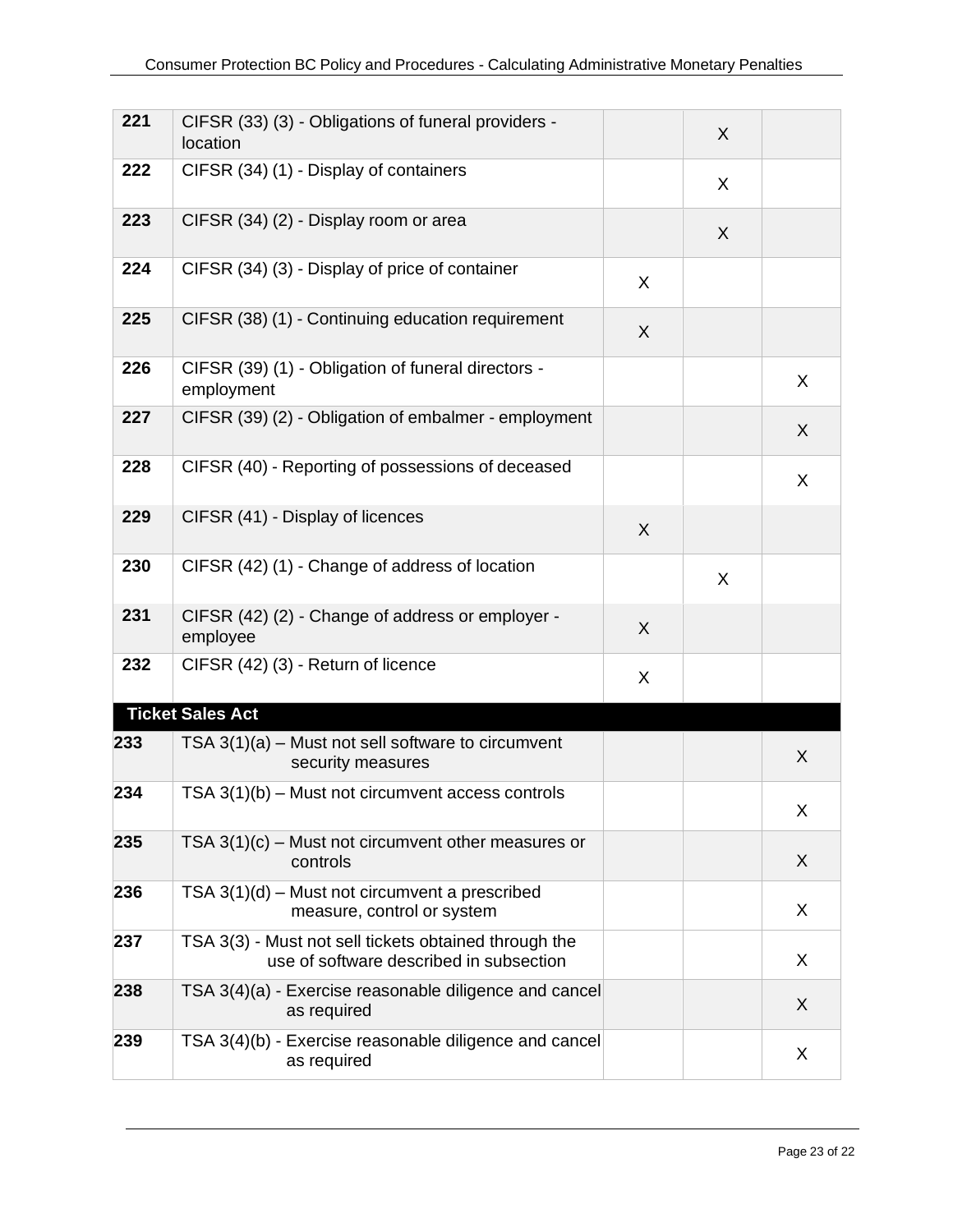| 240 | TSA 4(1)(a) - Primary ticket seller must disclose total<br>price of ticket, itemized fees, charges,<br>and taxes                             | X |
|-----|----------------------------------------------------------------------------------------------------------------------------------------------|---|
| 241 | TSA 4(1)(b) - A primary ticket seller must disclose face<br>value of ticket on the ticket when issued<br>to purchaser                        | X |
| 242 | TSA 4(2)(a) - Secondary ticket seller must disclose<br>total price and face value of the ticket                                              | X |
| 243 | TSA 4(2)(b) - Secondary ticket seller must itemize fees,<br>service charges imposed by the<br>secondary seller and any taxes                 | X |
| 244 | TSA 4(3)(a) - Secondary ticketing platform operator<br>must disclose total price and face value<br>of the ticket                             | X |
| 245 | TSA 4(3)(b) - Secondary ticketing platform operator<br>must itemize costs                                                                    | X |
| 246 | TSA 4(4) Information required under TSA 4 must be<br>clear, prominent, and comprehensible                                                    | X |
| 247 | TSA 5(2) Ticket service provider - Correct currency<br>disclosure                                                                            | X |
| 248 | TSA 5(3) Ticket service provider must disclose the<br>location of the seat / standing area                                                   | X |
| 249 | TSA 5(4) Ticket service provider must disclosure<br>terms and conditions that apply to sale of<br>ticket                                     | X |
| 250 | TSA 5(5) Ticket service provider prescribed<br>disclosures                                                                                   | X |
| 251 | TSA 5(6)<br>Information required is clear and<br>comprehensible                                                                              | X |
| 252 | TSA 6(a) Secondary ticket seller and secondary<br>platform operator must provide a guarantee<br>for a full refund                            | X |
| 253 | TSA 6(b) Secondary ticket seller and secondary<br>platform operator must provide a guarantee<br>for any other prescribed guarantees          | X |
| 254 | TSA 7(1)(a) Secondary ticket seller must disclose the<br>seller's identity as a secondary ticket<br>seller                                   | X |
| 255 | TSA 7(1)(b) Secondary ticket seller must disclose the<br>seller's name, location, and contact<br>information                                 | X |
| 256 | TSA 7(2)<br>A secondary ticketing platform operator must<br>disclose the secondary ticket seller's name,<br>location and contact information | X |
| 257 | TSA 8(1) A secondary ticket seller must not sell a<br>ticket unless the primary seller originally<br>made the ticket available to public     | X |